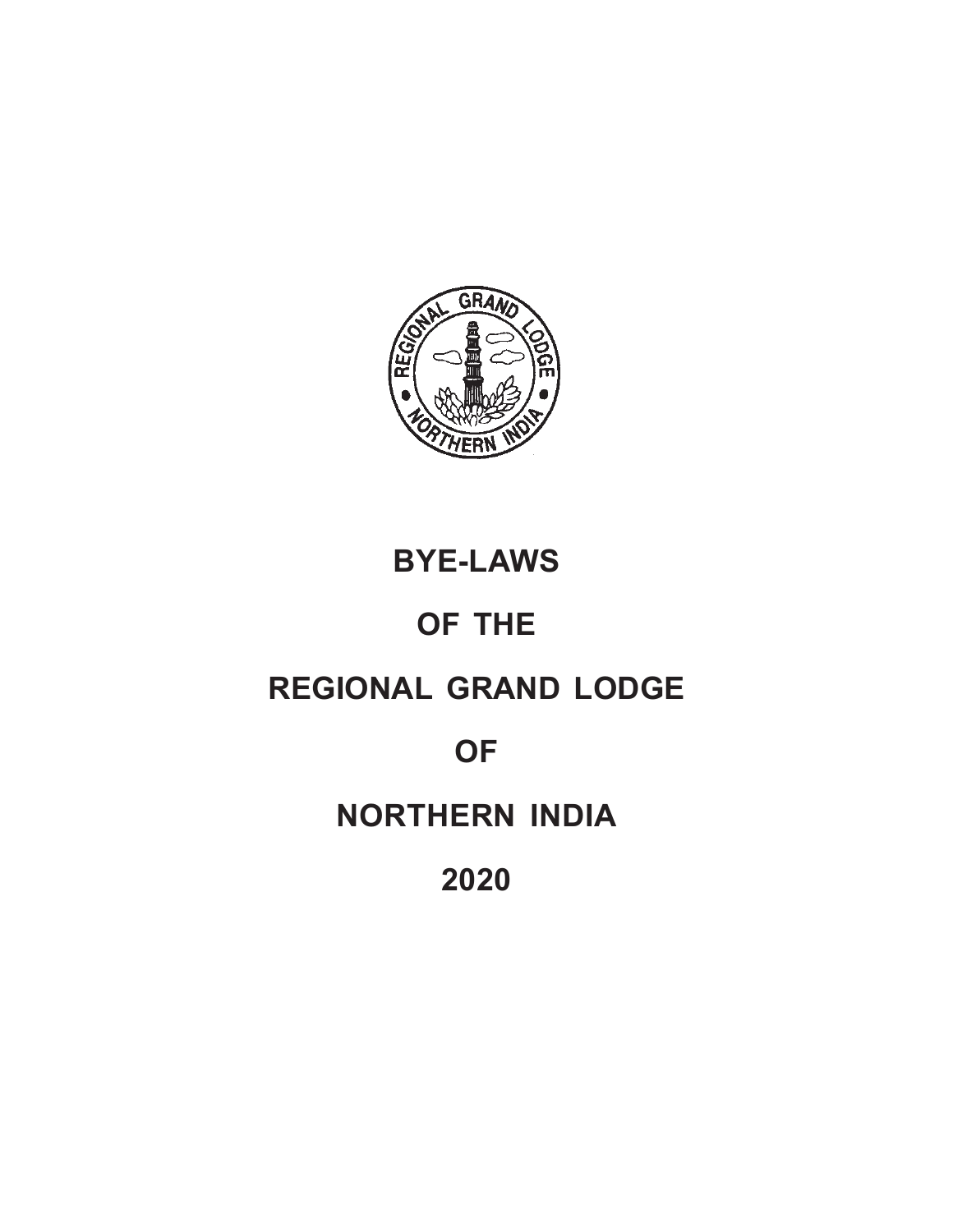# **PREAMBLE**

Whereas under the Constitutions of the Grand Lodge of India the Regional Grand Lodge has the power of framing and revising bye-laws for its own government, and regulations to be observed by the daughter Lodges and brethren in the Region, the same not being contrary to or inconsistent with the landmarks and Constitutions of the Order, the following bye-laws approved by R.W. the Regional Grand Master and by Most Worshipful the Grand Master, shall be binding on all Lodges and Freemasons under the Grand Lodge of India in the Regional Grand Lodge of Northern India.

Place: New Delhi **(M.P. DUBE)** Dated: 27th November 1961 Regional Grand Secretary

By order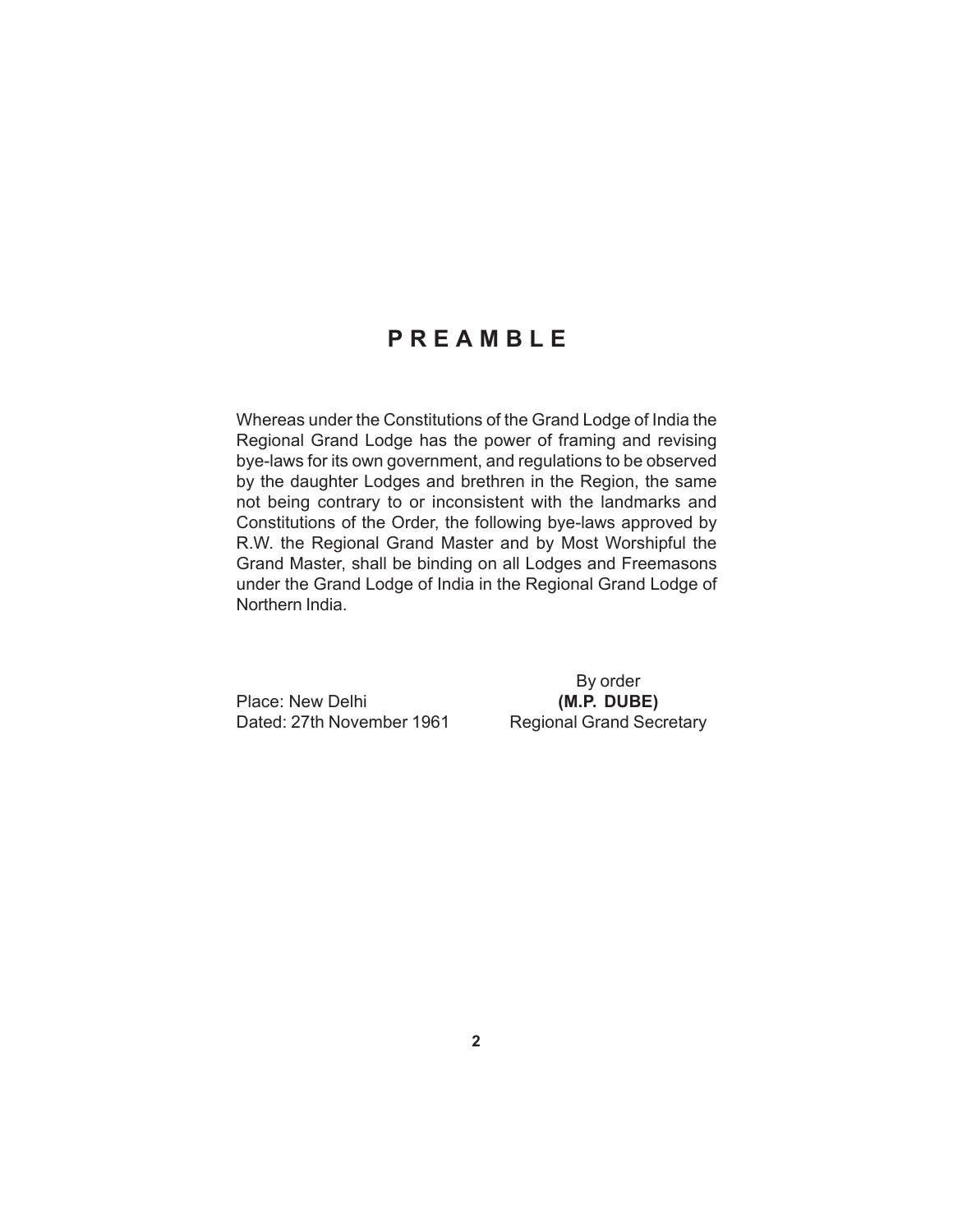#### **BYE-LAWS**

#### **of the**

# **REGIONAL GRAND LODGE OF NORTHERN INDIA**

# **1. Authority:**

The Regional Grand Lodge meets under a Regional Grand Master duly appointed and authorised by the Grand Master of the Grand Lodge of India.

#### **2. Territorial Jurisdiction:**

At present, and subject to any exercise by the Grand Master of his powers under Rule 53, Book of Constitutions, the territorial jurisdiction of the Regional Grand Lodge extends over:

The States of Rajasthan, Punjab, Jammu & Kashmir, Haryana, West U.P., Himachal Pradesh,Uttrakhand, NCR of Delhi and Chandigarh:

All Daughter Lodges working within this area under and constituted by warrants, authorised by the Grand Master of Grand Lodge of India shall be under the supervision, direction and control of the Regional'Grand Lodge.

Office of the Regional Grand Lodge of Northern India will be located at Freemasons' Hall, Janpath, New Delhi-110001.

#### **3. Regional Grand Officers and Members:**

The interests of the Fraternity in this Region are managed by a general representation of all daughter Lodges within the Region holding their warrants under the Constitutions of the Grand Lodge of India.

The collective body is styled the Regional Grand Lodge of Northern India and consists of the Regional Grand Master, the Regional Grand Officers of the Year, the Past Regional Grand Officers who are subscribing members of a daughter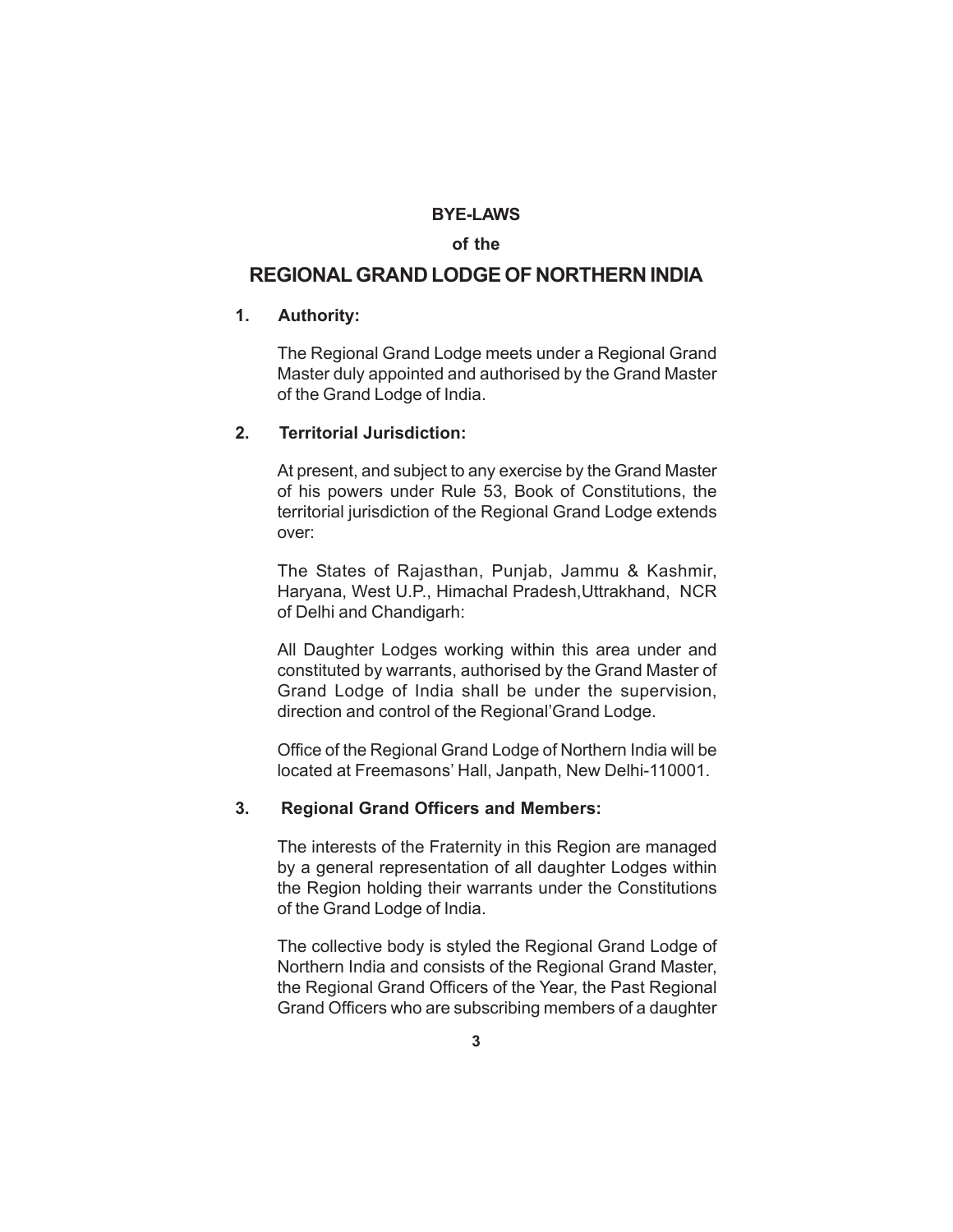Lodge within the Region, the Master and Wardens of all daughter Lodges in the Region and the Past Master of any Lodge under the Grand Lodge who are subscribing Members of a daughter Lodge within the Region.

# **4. Rank and Precedence of Officers**

The Officers of Regional Grand Lodge shall take rank and precedence in the following Order:

- 1. Regional Grand Master
- 2. Past Regional Grand Masters
- 3. Deputy Regional Grand Master
- 4. Past Deputy Regional Grand Masters
- 5. Asst. Regional Grand Masters
- 6. Past Asst. Regional Grand Masters
- 7. Senior Regional Grand Warden
- 8. Past Senior Regional Grand Wardens
- 9. Junior Regional Grand Warden
- 10. Past Junior Regional Grand Wardens
- 11. Regional Grand Chaplain
- 12. Past Regional Grand Chaplains
- 13. Regional Grand Treasurer
- 14. Past Regional Grand Treasurers
- 15. Regional Grand Registrar
- 16. Past Regional Grand Registrars
- 17. President, Regional Board of General Purposes
- 18. Past Presidents, Regional Board of General Purposes
- 19. Regional Grand Secretary
- 20. Past Regional Grand Secretaries
- 21. Regional Grand Director of Ceremonies
- 22. Past Regional Grand Director of Ceremonies
- 23. Senior Regional Grand Deacon
- 24. Past Senior Regional Grand Deacons
- 25. Junior Regional Grand Deacon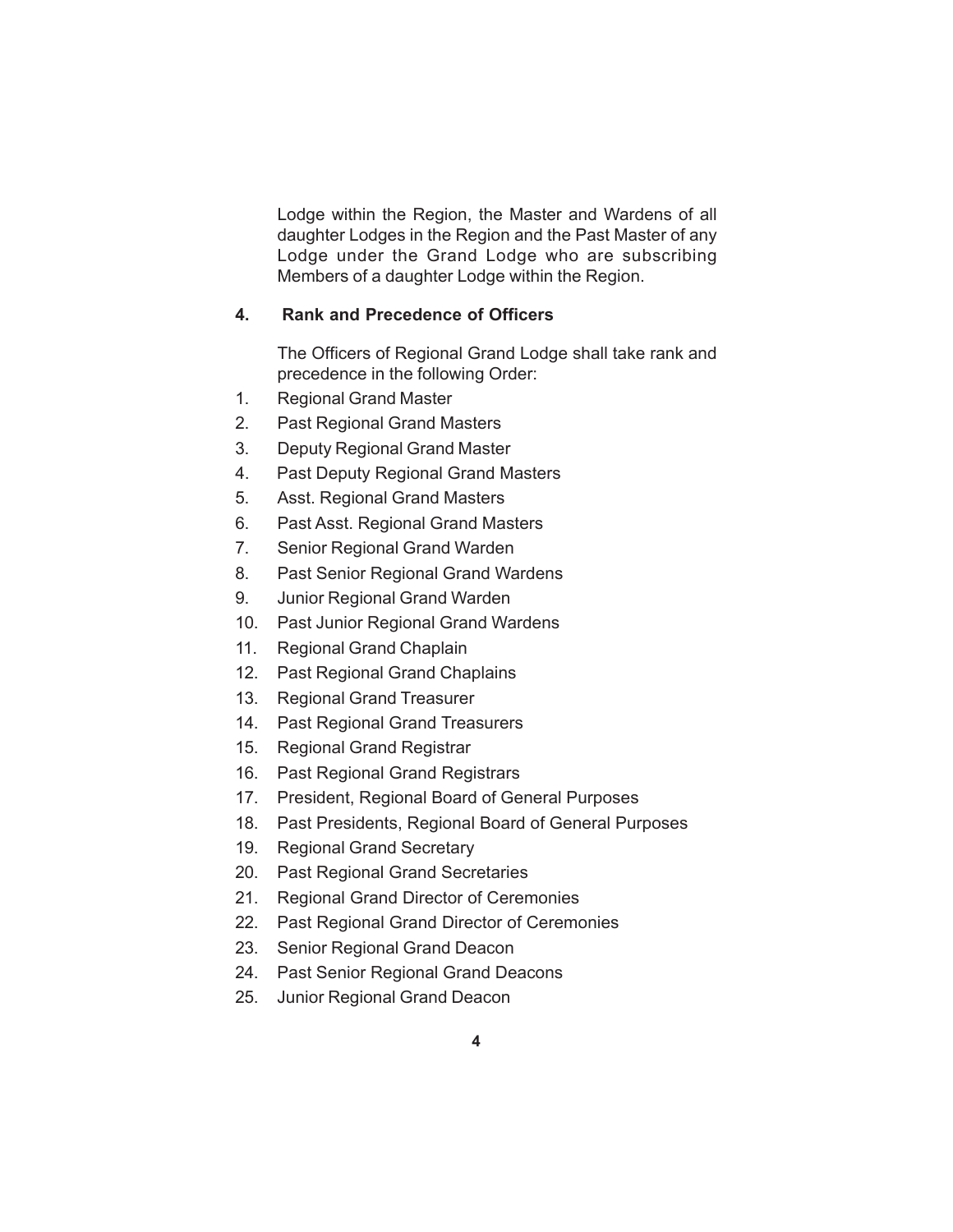- 26. Past Junior Regional Grand Deacons
- 27. Regional Grand Bearers of V.S.L.
- 28. Past Regional Grand Bearers of V.S.L.
- 29. Regional Grand Sword Bearer
- 30. Past Regional Grand Sword Bearers
- 31. Deputy Regional Grand Director of Ceremonies
- 32. Past Deputy Regional Grand Directors of Ceremonies
- 33. Regional Grand Superintendent of Works
- 34. Past Regional Grand Superintendents of Works
- 35. Assistant Regional Grand Secretary
- 36. Past Assistant Regional Grand Secretaries
- 37. Assistant Regional Grand Director of Ceremonies
- 38. Past Assistant Regional Grand Director of Ceremonies
- 39. Regional Grand Standard Bearers
- 40. Past Regional Grand Standard Bearers
- 41. Assistant Regional Grand Standard Bearers
- 42. Past Assistant Regional Grand Standard Bearers
- 43. Regional Grand Organist
- 44. Past Regional Grand Organists
- 45. Regional Grand Marshal
- 46. Past Regional Grand Marshals
- 47. Regional Grand Inner Guard
- 48. Past Regional Grand Inner Guards
- 49. Assistant Regional Grand Inner Guards
- 50. Past Assistant Regional Grand Inner Guards
- 51. President of Regional Grand Stewards
- 52. Past Presidents of Regional Grand Stewards
- 53. Vice-Presidents of Regional Grand Stewards
- 54. Past Vice-Presidents of Regional Grand Stewards
- 55. Regional Grand Stewards
- 56. Past Regional Grand Stewards
- 57. Regional Grand Tyler
- 58. Past Regional Grand Tylers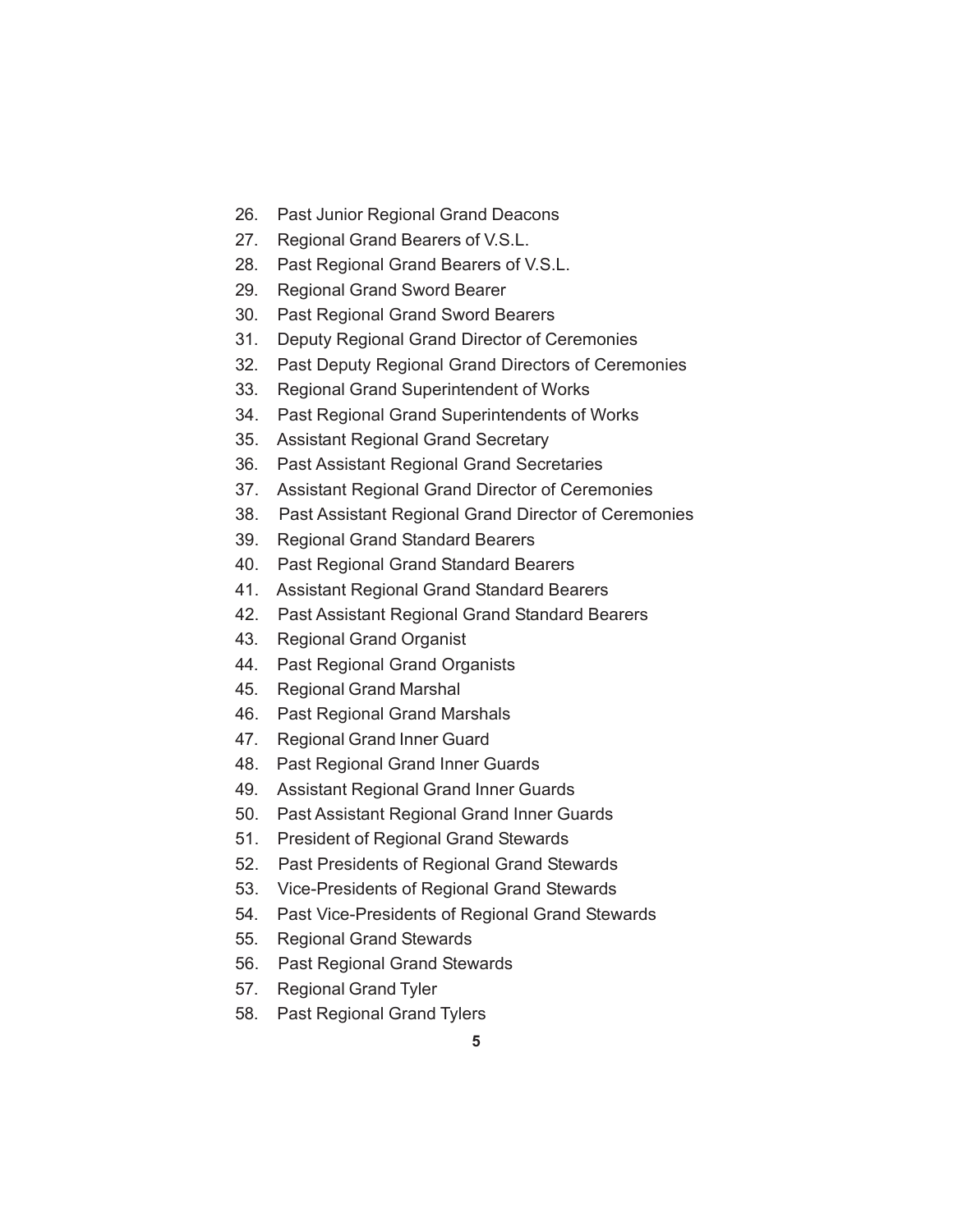### **5. Appointment of Regional Grand Officers:**

(i) The appointment of the Officers shall take place at the Annual Meeting of the Regional Grand Lodge, and such Officers whenever practicable shall be then invested; in all other cases, they may be invested in a daughter Lodge within the Region.

#### **No Brother to have more than one office:**

(ii) No Brother shall hold more than one office in the Regional Grand Lodge at one and the same time.

# **Vacancies in Regular Offices:**

(iii) If any office in the Regional Grand Lodge be rendered vacant at any time, the Regional Grand Master may fill such vacancy by the appointment of some other brother who shall from the date of his appointment take rank in the same manner as if he had been appointed at an annual meeting and the report of such an appointment shall be entered in the minutes of the following Regional Grand Lodge.

# **6. Honours Fees:**

(i) The following shall be the scale of Honours fees to be paid on first appointment to any of the offices (Present and Past) severally specified below:

Rs.

|                                            | rэ.       |
|--------------------------------------------|-----------|
| Deputy Regional Grand Master               | 18,000.00 |
| Asstt. Regional Grand Master               | 16,200.00 |
| Senior Regional Grand Warden               | 14,400.00 |
| Junior Regional Grand Warden               | 12,600.00 |
| <b>Regional Grand Chaplain</b>             | 11,700.00 |
| <b>Regional Grand Treasurer</b>            | 10,800.00 |
| <b>Regional Grand Registrar</b>            | 10,800.00 |
| President, Regional Bd. of Gen. Purposes - | 9,900.00  |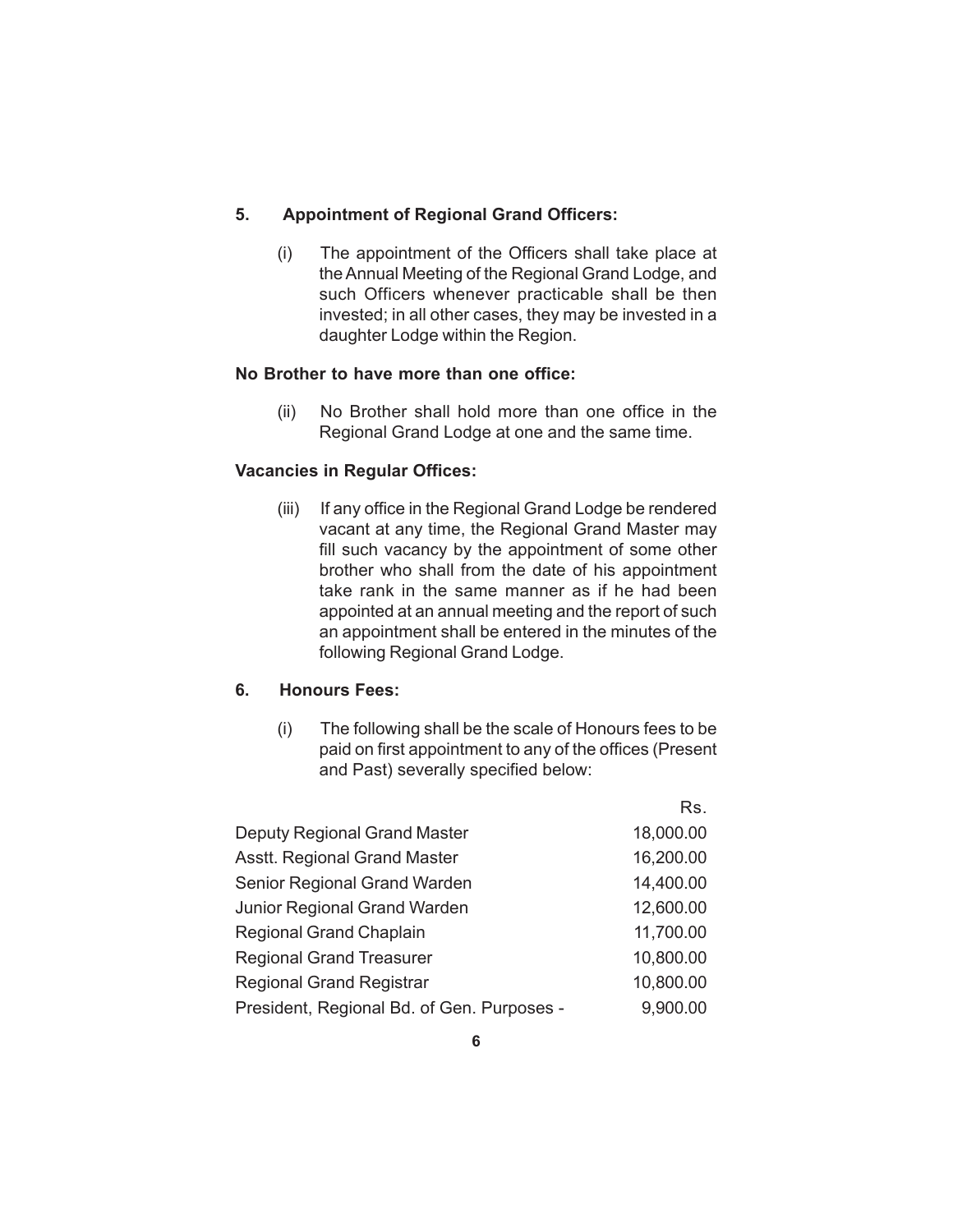| <b>Regional Grand Secretary</b>               | 9,300.00 |
|-----------------------------------------------|----------|
| <b>Regional Grand Director of Ceremonies</b>  | 9,300.00 |
| <b>Senior Regional Grand Deacon</b>           | 8,550.00 |
| Junior Regional Grand Deacon                  | 7,800.00 |
| Regional Grand Bearers of V.S.L.              | 7,050.00 |
| <b>Regional Grand Sword Bearer</b>            | 6,600.00 |
| Dy. Reg. Grand Director of Ceremonies         | 6,000.00 |
| <b>Regional Grand Superintendent of Works</b> | 5,400.00 |
| <b>Asstt. Regional Grand Secretary</b>        | 4,950.00 |
| Asstt. Regional Grand Director of Ceremonies  | 4,350.00 |
| <b>Regional Grand Standard Bearers</b>        | 4,050.00 |
| Asstt. Regional Grand Standard Bearers        | 3,600.00 |
| <b>Regional Grand Organist</b>                | 3,300.00 |
| <b>Regional Grand Marshal</b>                 | 3,000.00 |
| <b>Regional Grand InnerGuard</b>              | 2,550.00 |
| Asstt. Regional Grand Inner Guard             | 2,250,00 |
| <b>President of Regional Grand Stewards</b>   | 1,800.00 |
| Vice-President of Regional Grand Stewards     | 1,650.00 |
| <b>Regional Grand Steward</b>                 | 1,350.00 |
| <b>Regional Grand Tyler</b>                   | 900.00   |

- (ii) Every brother on his first appointment to any office in Regional Grand Lodge or to Past Rank therein shall pay to the Regional Grand Lodge the Honour Fee indicated in Bye-Law 6 (i) above and one time officer's subscription of Rs. 400/-
- (iii) A Regional Grand Officer on appointment to a higher office than he has previously held shall pay the difference between the fees chargeable for the two offices.

# **7. Officers' Subscriptions:**

All Regional Grand Officers (Past & Present) shall pay a yearly subscription of Rs. 40/-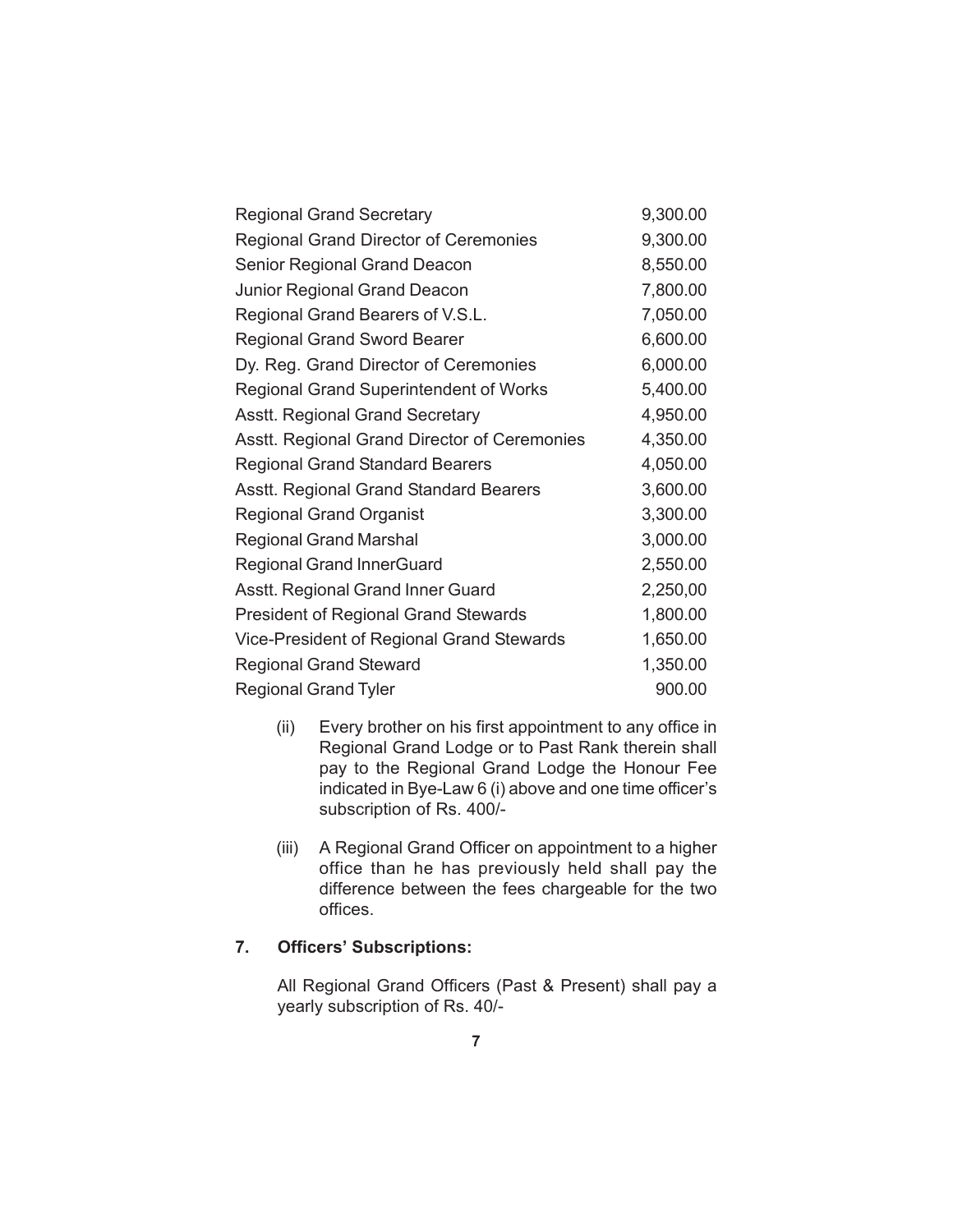All Past Master (not holding Regional Grand Rank) and all Reigning Masters, Senior Wardens and Junior Wardens of daughter Lodges will pay a yearly subscription of Rs.40/-.

Any Regional Grand Officer (including Past Regional Grand Officers) and all Reigning Masters, Senior Wardens, Junior Wardens shall have the option to pay a sum of Rs. 400/- at any one time and on such payment being made, he shall not be liable henceforth to pay any annual dues in future. If such member dies, his legal representatives shall not be entitled to any refund out of the said sum of Rs.400/-. If such member ceases to hold any Regional Grand Rank, etc. either by reason of the fact that he has ceased to be subscribing member of any Daughter Lodge in the Region or any other reason, he shall not be entitled to any refund out of the said sum of Rs.400/-. On his again becoming a member of the Regional Grand Lodge and receiving a Regional Grand Rank, he shall be liable to pay annual dues as mentioned in this bye-law and the said sum of Rs.400/ previously paid by him will not apply to such annual dues but he shall have an option to pay another sum of Rs.400/ in commutation of his future dues. The revised lumpsum payment will not be applicable to those who have already opted for the lumpsum payment as per the existing Byelaws.

#### **8. Duties of Officers:**

So far as not otherwise herein expressly provided and so far as circumstances will admit, the duties of the Regional Grand Officers shall be identical with those of the corresponding officers in the Grand Lodge.

#### **9. Regional Grand Treasurer:**

**(a) The Regional Grand Treasurer** shall maintain the accounts of all Funds of the Regional Grand Lodge and shall produce them for audit and examination as prescribed by these Bye-laws or whenever he may be required to do so by an order of the Regional Grand Master or by a resolution of the Regional Board of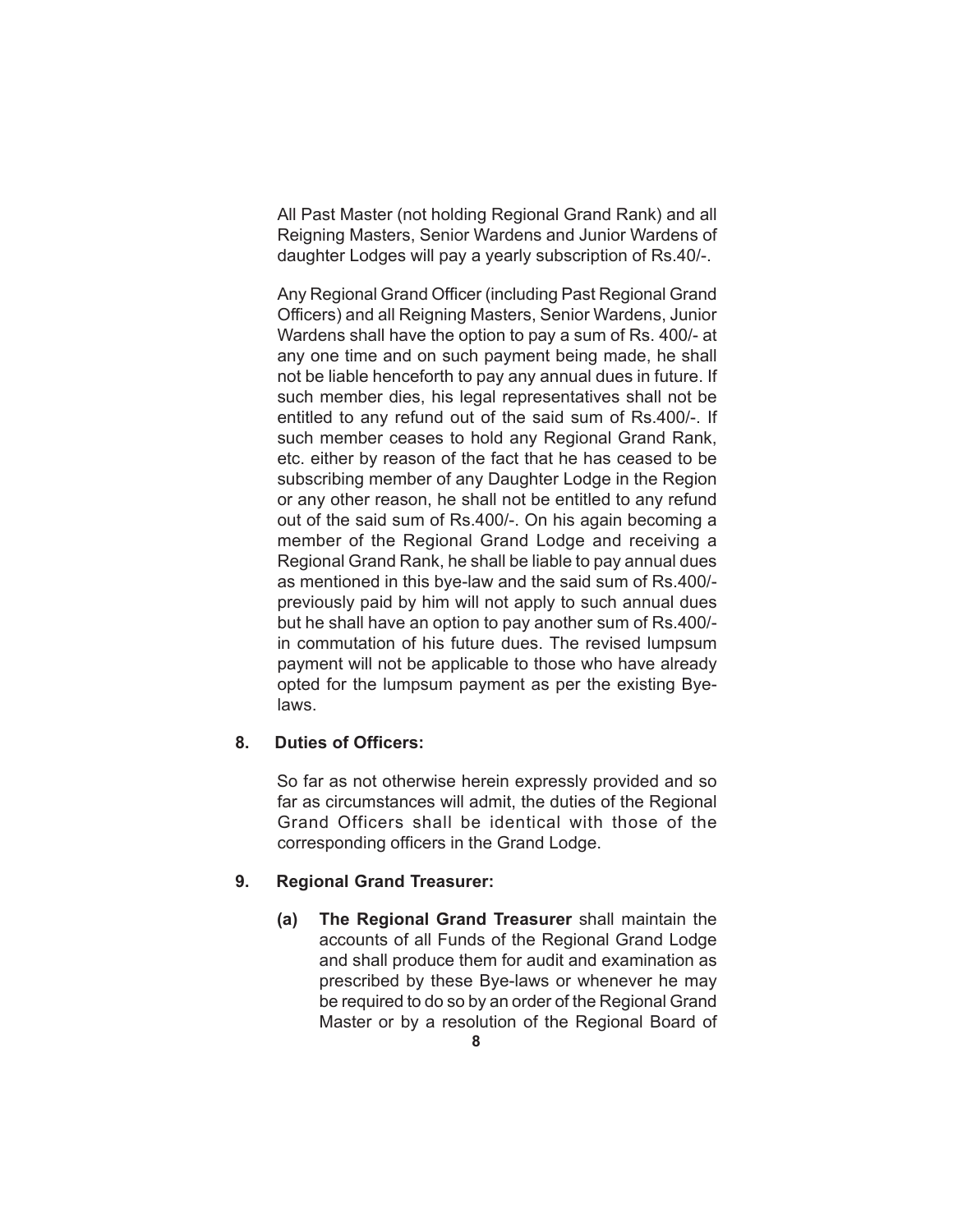General Purposes or of the Regional Grand Lodge.

(b) No payment shall be made by the Regional Grand Treasurer expect in accordance with these Bye-laws or under a resolution duly passed by the Regional Grand Lodge or by the Regional Board of General Purposes.

# **10. Regional Grand Registrar:**

- (a) **The Regional Grand Registrar** is the legal adviser of the Regional Grand Lodge.
- (b) The Custody of the seals of the Regional Grand Lodge shall be with him or, if so authorised by him with the Regional Grand Secretary.
- (c) He shall examine and sign every patent, certificate or other document requiring the seal of the Regional Grand Lodge and shall himself affix or may authorise the Regional Grand Secretary to affix thereto the seal of the Regional Grand Lodge and sign thereon.

#### **11. Regional Grand Secretary:**

- (a) **The Regional Grand Secretary** in addition to performing such duties as may be otherwise imposed upon him by these Bye-laws, shall be ex-officio Secretary to every Committee appointed by the Regional Grand Master, the Regional Grand Lodge or the Regional Board of General Purposes and shall receive all communications for the Regional Grand Master, the Regional Grand Lodge, the Regional Board of General Purposes and any such Committee, shall lay them before the authority concerned as required by the Constitutions by these Bye-laws and the usages of the Craft and shall conduct all correspondence arising therefrom.
- (b) He shall hold charge of, and be responsible for, the records of the Regional Grand Lodge.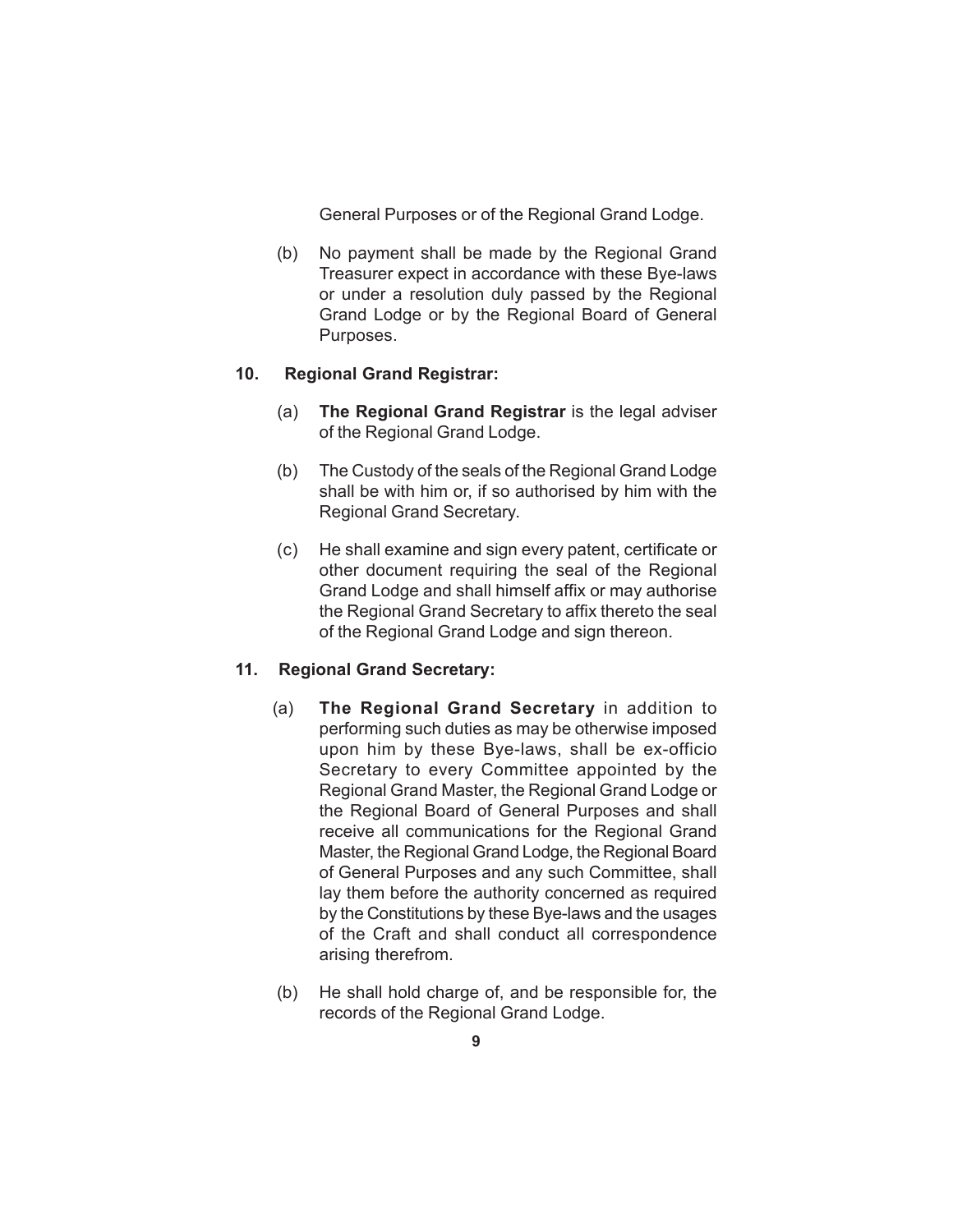- (c) He shall receive the fees and contributions payable by daughter Lodges and Brethren to the funds of Regional Grand Lodge and pay them or cause them to be paid to the account of Regional Grand Lodge.
- (d) He shall maintain a Register of all daughter Lodges in the Region registered under the Grand Lodge showing the dates of their respective warrants and their days and places of meeting.
- (e) He shall maintain for each daughter Lodge a Register showing the Masonic advancement of each past Master, and a general index of the members of the Lodges in the Region. These Registers shall be checked by him with the returns received from the Lodges as required by these Bye-Laws.
- (f) He shall lay before the Regional Grand Master of notice of propositions to be brought before Regional Grand Lodge.
- (g) He shall prepare the business and issue summons for all meetings of the Regional Grand Lodge, the Regional Board of General Purposes and of any Committee of the Regional Grand Lodge or of the Board and shall maintain a record of the'proceedings thereof.
- (h) He shall be responsible for the promulgation of all circulars, orders, decisions and notifications of the Regional Grand Master and of all resolutions of the Regional Grand Lodge and shall require the compliance therewith of all Lodges in the Region.
- (i) He shall certify the correctness of all claims for payment before submission to the Regional Board of General Purposes.
- (j) He may under the authority of the Regional Grand Registrar, affix the seal of the Regional Grand Lodge and sign to such patents, warrants. Certificate and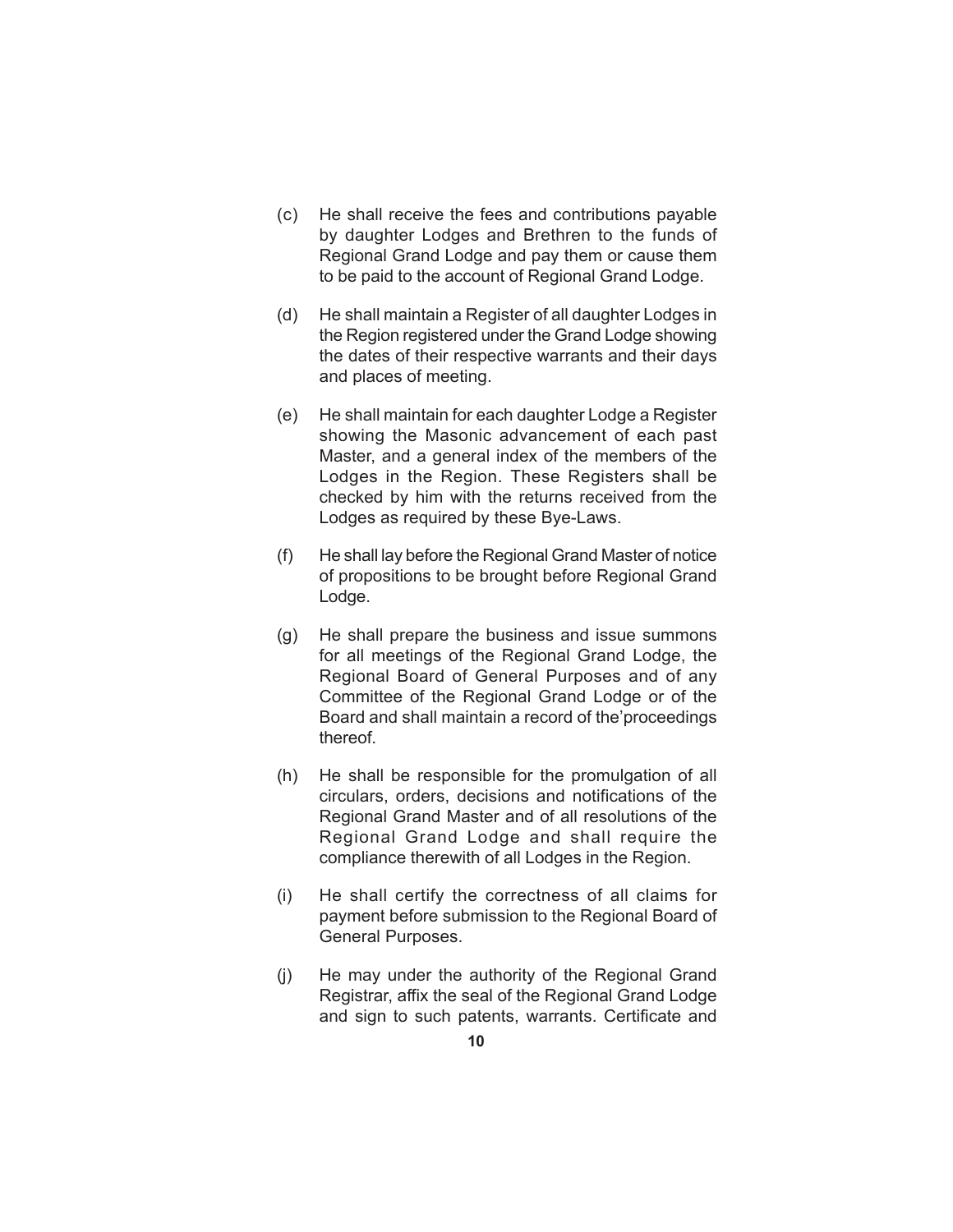other documents as shall be specified in any such authority.

- (k) He shall be entitled to such remuneration and/ or allowances and shall employ such establishment with the approval of the Regional Grand Master as may from time to time be sanctioned by the Regional Grand Master on the report of the Regional Board of General Purposes.
- (I) With the approval of the Regional Grand Master in respect of duties affecting the Regional Grand Master and with the approval of the Regional Board of General Purposes in respect of other duties, the Regional Grand Secretary may authorise in writing the Assistant Regional Grand Secretary to discharge on his behalf all or any of his duties under these Bye-laws.

#### **12. Regional Grand Director of Ceremonies:**

**The Regional Grand Director of Ceremonies** shall have the arrangement and direction of all processions and ceremonies of the Regional Grand Lodge and the care of the regalia , clothing, insignia and jewels belonging to the Regional Grand Lodge.

He shall submit to the Regional Grand Master, or to such officer as may be designated by him, an advance copy of any programme which he may draw up.

#### **13. Deputy Regional Grand Director of Ceremonies and Asstt, Regional Grand Director of Ceremonies:**

**The Deputy Regional Grand Director of Ceremonies and the Assistant Regional Grand Director of Ceremonies** shall carry out such of the duties of the Regional Grand Director of Ceremonies as may be assigned to them by him.

#### **14. Regional Grand Superintendent of Works:**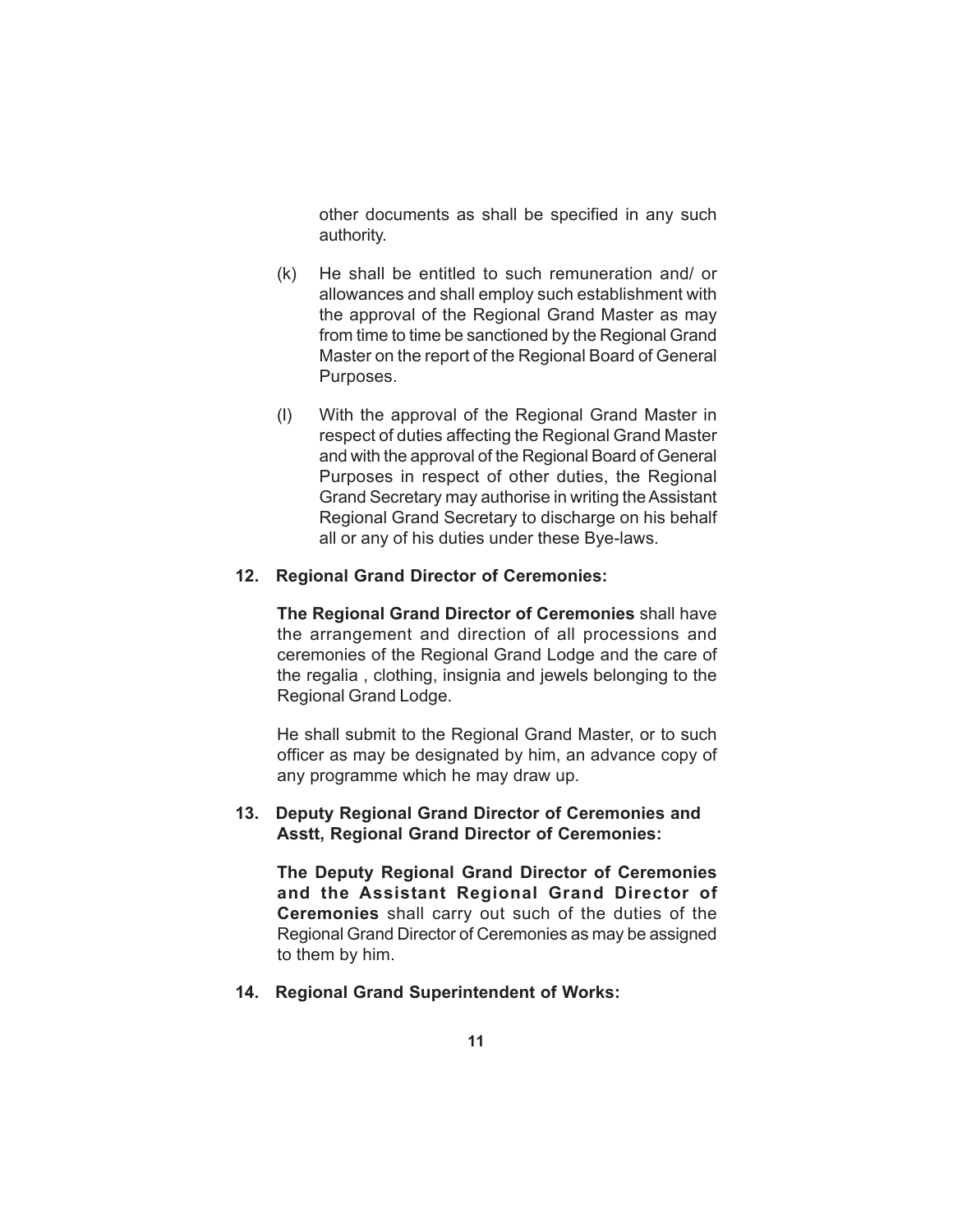- (a) The Regional Grand Superintendent of Works shall advise the Board upon all buildings, plans of works projected or undertaken by the Regional Grand Lodge, furnish estimates therefore, and superintend their construction,
- (b) He shall report regularly to the Board on the state of repair of the premises of the Regional Grand Lodge and his report shall be incorporated in the report made by the Board to the Regional Grand Lodge. He shall also make such further reports from time to time as may be required by the Board or as he may deem expedient.

### **15. Regional Grand Inner Guard and Asstt. Regional Grand Inner Guard:**

**The Regional Grand Inner Guard and the Assistant Regional Inner Guard** shall attend at the entrance of the Regional Grand Lodge, preserve order there and ensure that none be admitted except those who are qualified, have their proper clothing and jewels, have signed their names in the attendance Register and are in all respects entitled to admission. In performing these duties, they shall be guided by the general directions of the Regional Grand Director of Ceremonies.

#### **16. President of Regional Grand Stewards:**

- (a) The **President of Regional Grand Stewards** shall assist in conducting the'arrangements made for the meetings of the Regional Grand Lodge.
- (b) He shall be responsible for the banquets of the Regional Grand Lodge and or refreshments and shall so regulate the expenditure that no charge falls on the Regional Grand Lodge.

For this Purpose, the President and the Vice-President of Regional Grand Stewards and all Regional Grand Stewards shall form themselves into a Committee.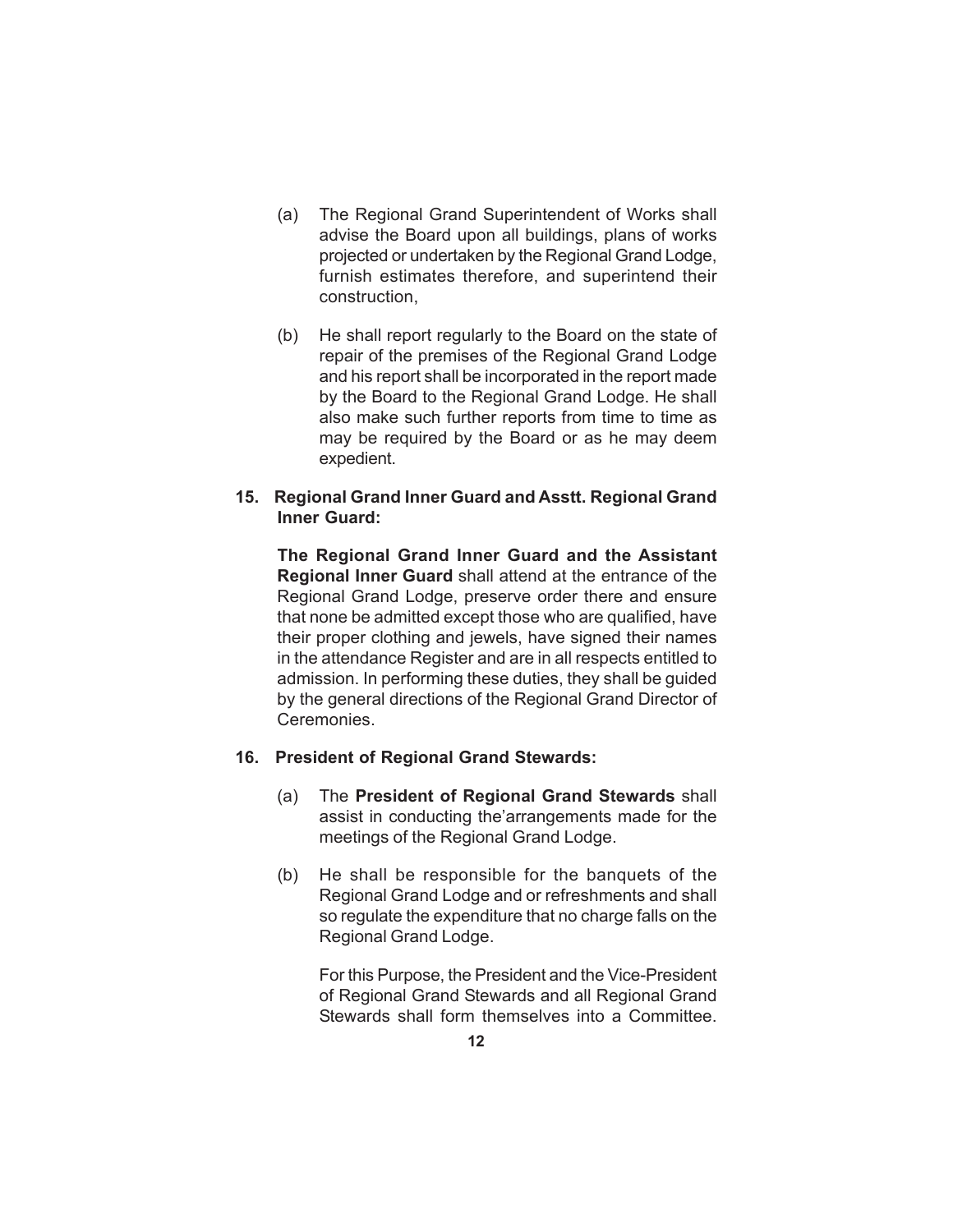The President of Regional Grand Stewards shall be the Chairman of the Committee. The Committee shall elect from among themselves a Secretary.

The Secretary of the Steward's Committee shall maintain an account of all receipts and expenditure by the Committee in connection with the banquets and refreshments of the Regional Grand Lodge.

Any unspent balance of the account at the end of the Steward's year of office shall be forwarded by the Secretary to the Regional Grand Treasurer for credit to the Fund of Benevolence together with the account for audit by an auditor or auditors elected under byelaw 27, an abstract of the account after audit, shall be appended to the next report of the Board to the Regional Grand Lodge.

(c) The Regional Grand Master may nominate such members of the Regional Grand Lodge or Master Masons of Lodges of the Region as he may deem fit to assist the stewards in the performance of their duties on any occasion on which it is unlikely that a sufficient number of stewards will be present.

# **17. Regional GrandTyler:**

The Regional Grand Tyler shall attend all meetings of the Regional Grand lodge and, when summoned to do so, of the Regional Board of General Purpose and of all Committees appointed by the Regional Grand Lodge, assist in the arrangements and see that none be admitted but those duly entitled.

#### **18. REGIONAL GRAND LODGE MEETING**

#### **Regular Meetings**

 (i) The Annual Meeting of the Regional Grand Lodge shall be held in the first half of the calender year. This Meeting will be held at Delhi or at such other place, as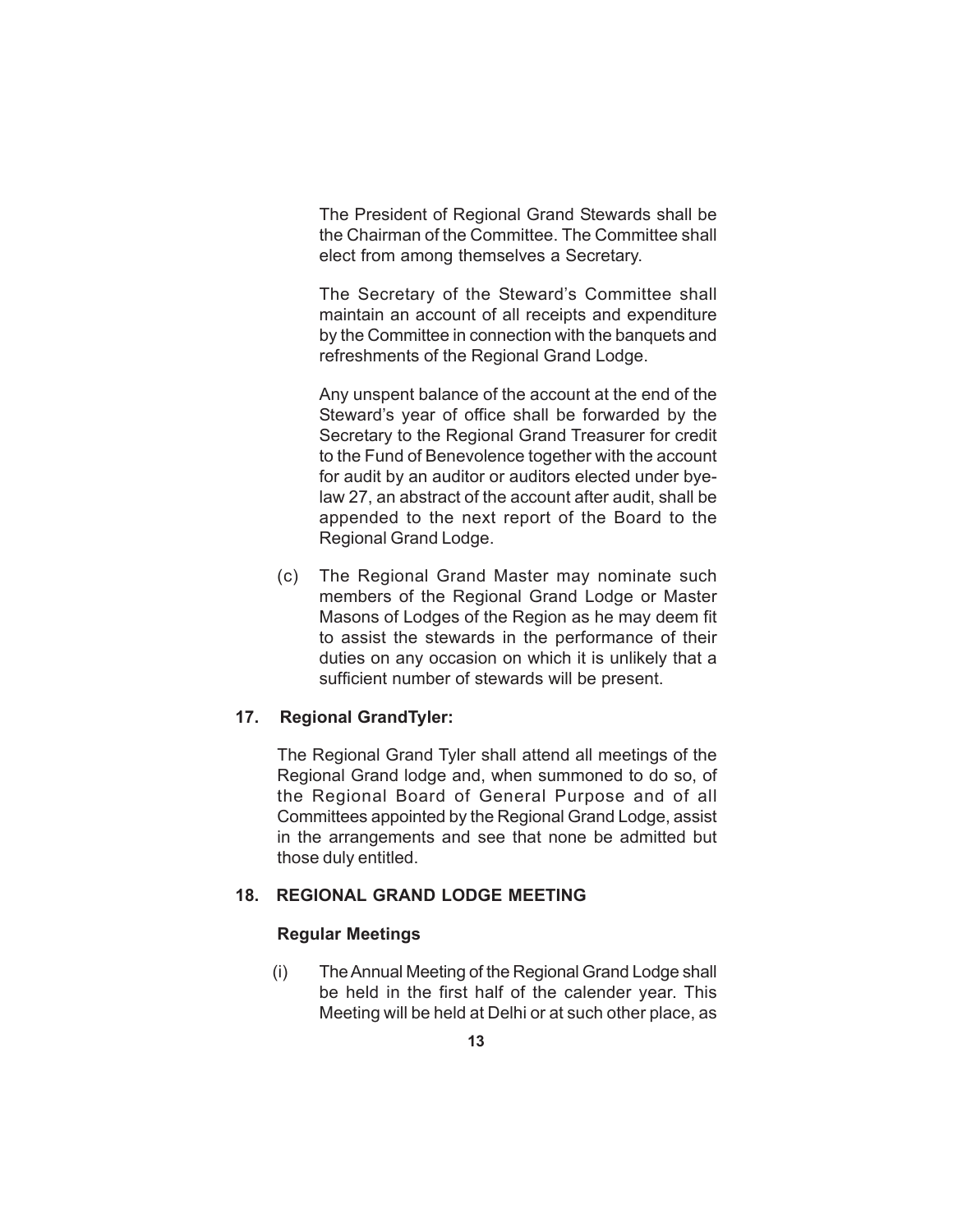the Regional Grand Master or in his absence Board of General Purposes may decide.

- ii) Half yearly Meetings of Regional Grand Lodge of N.I. shall be held approximately six months after the immediately preceeding Annual Meeting at a place to be decided by R.W. The Regional Grand Master.
- iii) A Special meeting of the Regional Grand Lodge or Area Meetings of Lodges in Delhi, U.P., Punjab, Rajasthan etc..... shall be held at the discretion of R.W.The Regional Grand Master, or, in his absence the Regional Grand Officer In-Charge.

#### **19. Notice:**

The Regional Grand Secretary shall issue to the members of the Regional Grand Lodge and to the daughter Lodges, at least one month before each meeting of the Regional Grand Lodge, Regular or Special, a notice of the meeting and of the business to be transacted there at.

#### **20. Conduct of Meetings:**

(i) Except as hereinafter provided, the business of the Regional Grand Lodge shall be conducted as far as possible in the same manner as that of the Grand Lodge as laid down in the Book of Constitutions.

#### **Motions:**

- (ii) All notices of motions shall be given in writing, either at one meeting of the Regional Grand Lodge for consideration at the next meeting, or to the Regional Grand Secretary by the 31st December.
- (iii) No motion or other matter shall be brought into discussion in the Regional Grand Lodge unless it shall have been entered in the agenda, except in special cases with the unanimous consent of the Regional Grand Lodge or except as provided in Sub-Clauses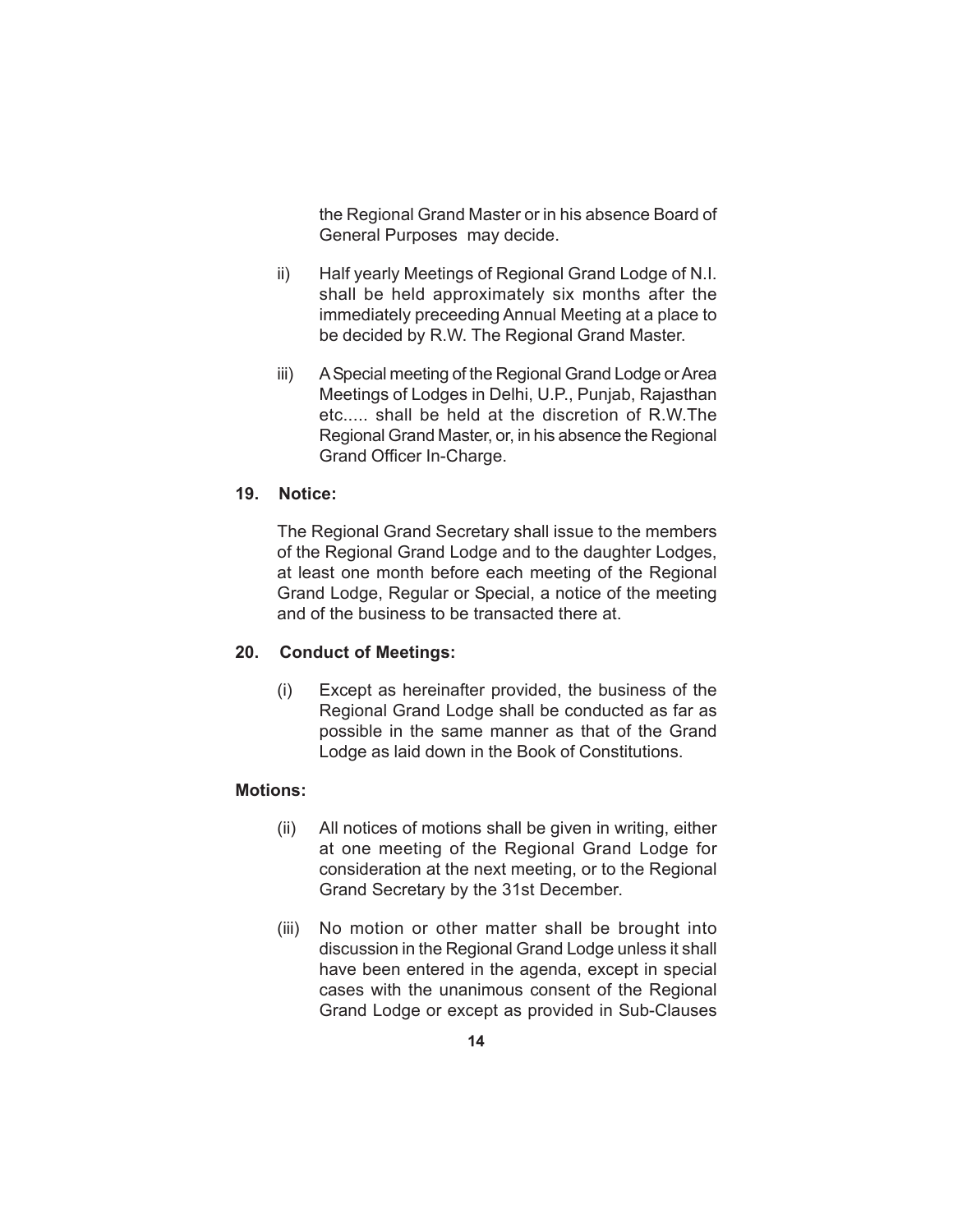(iv) and (v) below:

# **Special Business:**

- (iv) The forgoing provisions shall not apply to any matter contained in or arising out of any report or recommendation from the Regional Board of General Purposes or any Committee appointed by the Regional Grand Master or by the Regional Grand Lodge.
- (v) Except at a special meeting, it shall be competent to the Regional Grand Lodge to Consider any matter brought before it by the Regional Grand Master, whether such matter shall have been entered in the agenda or not.

# **21. Adjournment of Discussion**

 The Regional Grand Master, or the presiding officer, may, in his discretion, defer or adjourn the discussion or consideration of any question brought before the Regional Grand Lodge.

#### **22. Regional Grand Master may reject Notices of Motion:**

No notice of motion shall be entered in the agenda if the Regional Grand Master shall deem the same to be of a nature improper to be discussed in the Regional Grand Lodge, and whenever the Regional Grand Master shall thus disallow the notice of motion, the Regional Grand Secretary shall forthwith inform the brother who shall have given the notice of motion that the same has been disallowed.

#### **23. Matters already decided:**

No question, once decided, shall be raised again in the Regional Grand Lodge, save at the instance of the Regional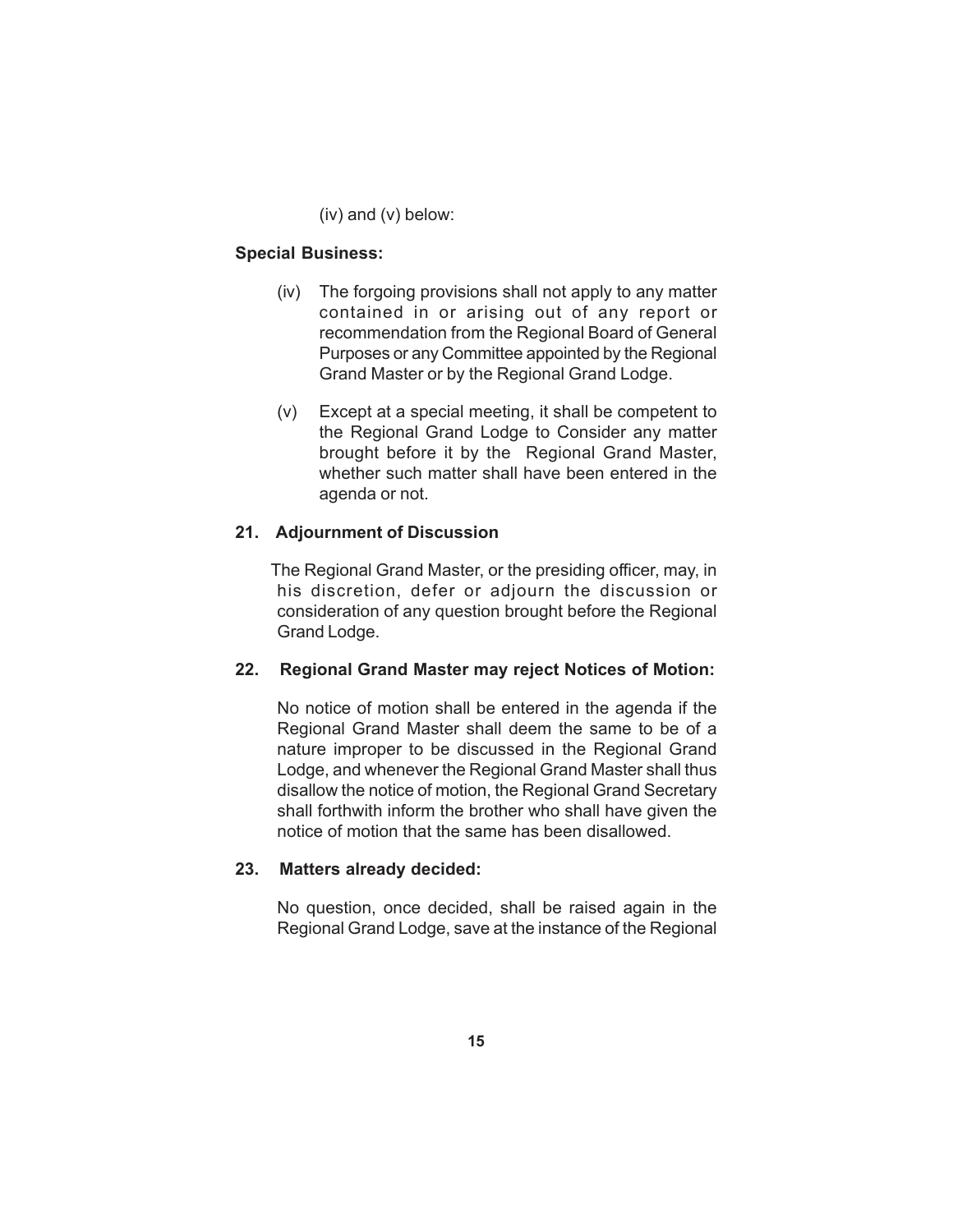Grand Master, until twelve months shall have elapsed thereafter.

# **24. Visitors:**

A Master Mason, not a member of the Regional Grand Lodge, cannot attend the Regional Grand Lodge except by permission of the Regional Grand Master, and if admitted, shall not speak on any question without leave of the Regional Grand Master, nor shall he be permitted to vote.

#### **25. Attendance of Meetings:**

- (a) Every member of Regional Grand Lodge, and every Regional Grand Lodge Officer during the year of office shall unless excused by the Regional Grand Master, attend every meeting of the Regional Grand Lodge. If an officer is unable to attend, he must give timely notice of his absence to the Regional Grand Director of Ceremonies to enable the latter to appoint a substitute.
- (b) No member of the Regional Grand Lodge shall respond at its meeting to the roll call on behalf of a Lodge which shall be six months in arrears of dues to the Regional Grand Lodge nor shall he be entitled to speak or vote if His membership of the Regional Grand Lodge is dependent on the membership of such Lodge.
- (c) No officer of Regional Grand Lodge who is in arrears of his annual subscription to the Regional Grand Lodge shall respond at its meeting to any roll call nor shall he be entitled to speak or vote at such meeting.

# **26. Special Dispensation:**

No daughter Lodge, other than a Lodge under the banner of which the Regional Grand Lodge may meet, shall hold a meeting on the same date as that on which a meeting of the Regional Grand Lodge is held, nor on the day immediately succeeding the date of the Regional Grand Lodge Meeting. No fee shall be levied for any dispensation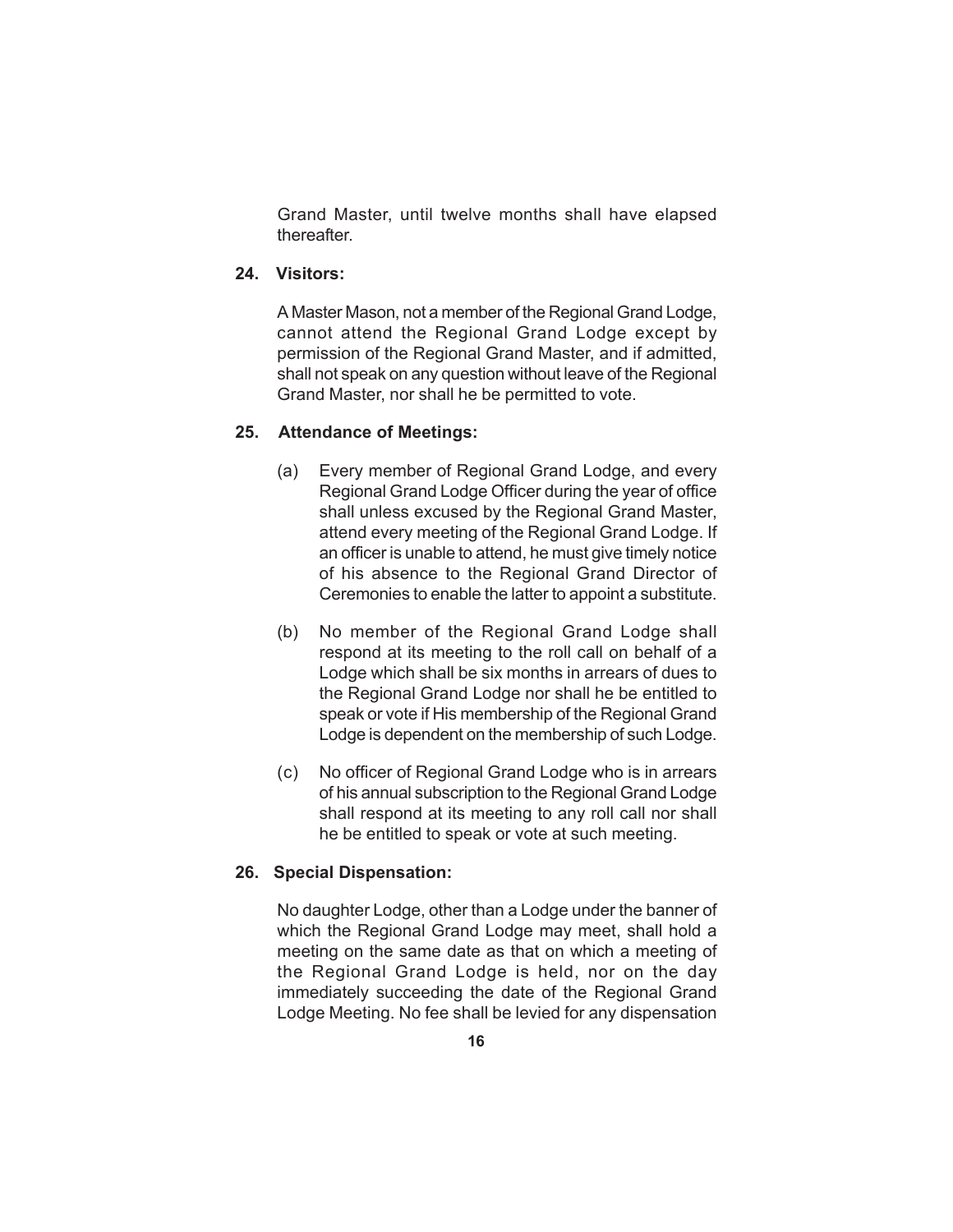which may be issued to regularise the holding of such a meeting on another date.

Provided that the restriction regarding holding of the meeting on the day preceding and the day succeeding shall not apply to the Lodges meeting at the station where the Regional Grand Lodge meeting is held.

Note: The provisions of this Bye-Law shall also apply when a convocation of the Grand Lodge is held any where in the Region.

### **27. Statutory Business at Each meeting**

#### **At the Regular Meeting:**

- (a) The Regional Grand Secretary shall report such daughter Lodges as are in arrears with their fees to Grand Lodge and to the Regional Grand Lodge, or have not made their annual and half-yearly returns in due form.
- (b) The President of the Regional Board of General Purposes shall present his report on the proceedings of the Board and its Committees.
- (c) The Regional Grand Treasurer shall present the accounts of the Regional Grand Lodge Funds, duly audited, for the previous year.
- (d) The Regional Grand Officers for the ensuring year shall be invested.
- (e) The Regional Grand Master shall appoint eight members of the Regional Board of General Purposes, and eight other members shall be elected, as prescribed in Bye-Law 31.
- (f) Every year an auditor or auditors, who must be a Master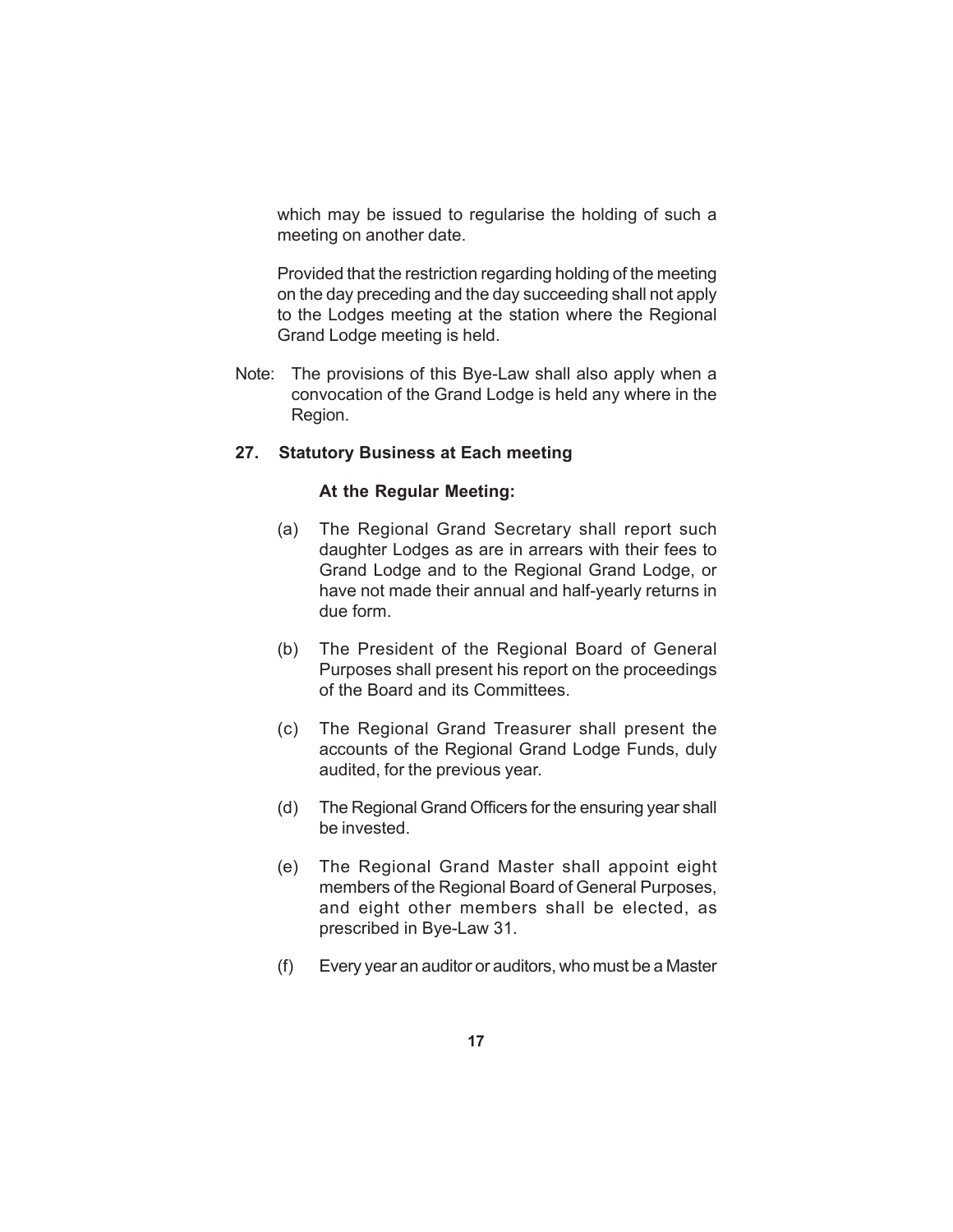Mason or Master Masons, shall be elected to audit the accounts of Regional Grand Lodge Funds.

# **28. Minutes:**

The Minutes of the Proceedings of every meeting of the Regional Grand Lodge shall be circulated to each subscribing member of Regional Grand Lodge and to the Secretary of each daughter Lodge. Copies will also be sent to those other members and Master Masons who apply for these on payment of the prescribed fee.

#### **29. REGIONAL BOARD OF GENERAL PURPOSES**

#### **Constitution:**

The Regional Board of General Purposes shall consist of the following:

- (i) The President appointed annually by the Regional Grand Master
- (ii) Ex-officio members, namely—

The Regional Grand Master

The Deputy Regional Grand Master

The Asstt. Regional Grand Masters

The Regional Grand Treasurer

The Regional Grand Registrar

The Regional Grand Secretary

The Regional Grand Superintendent of Works, and

(iii) Sixteen additional members.

#### **30. Appointment of Members by Regional Grand Master**

Eight of these additional members shall be appointed by the Regional Grand Master at the annual meeting of the Regional Grand Lodge. Any vacancy occurring in their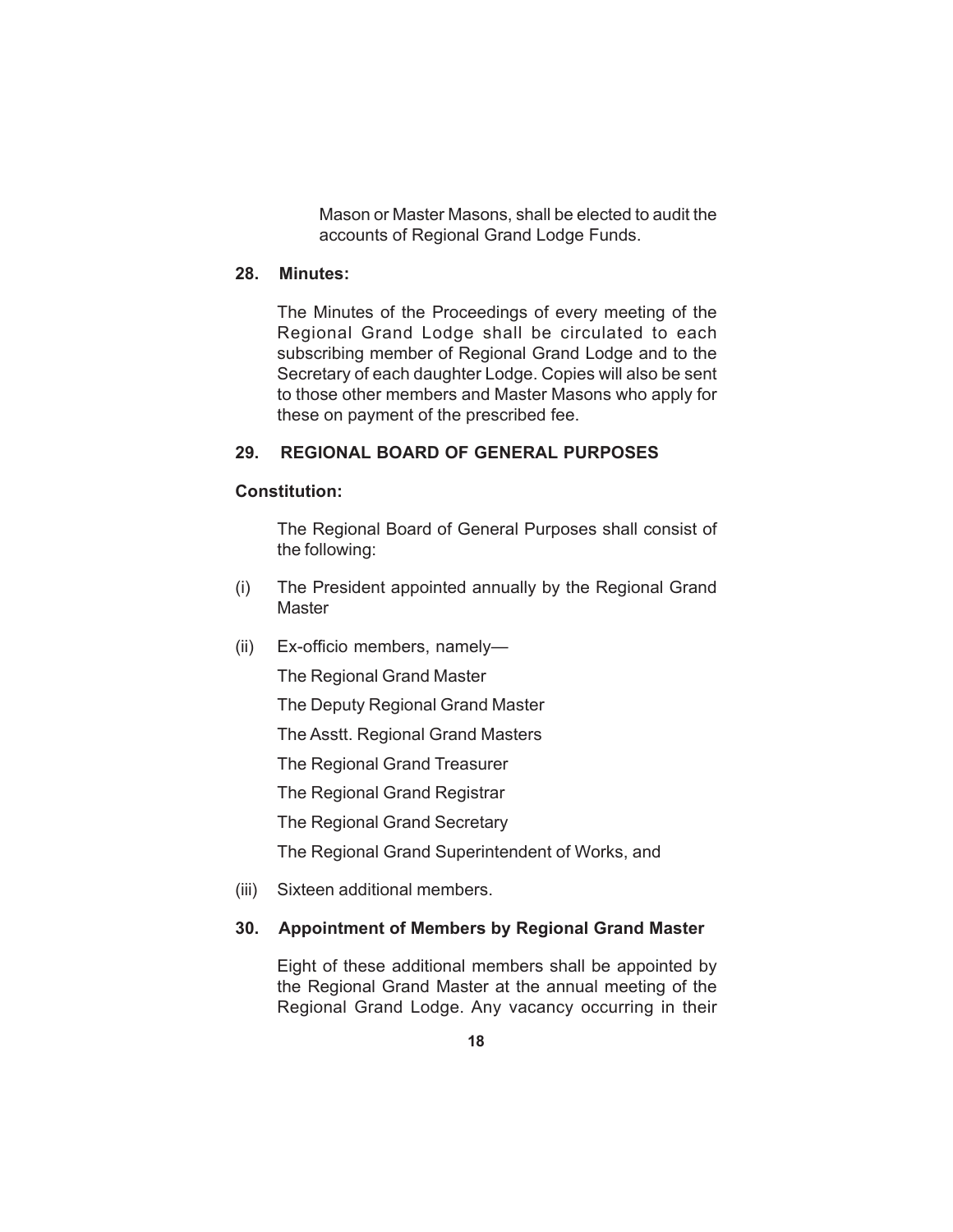number shall be filled by the Regional Grand Master. The other eight members shall be elected as hereinafter provided.

#### **31. Election of Additional Members-Procedure for Eligibility of Members for Election:**

- (i) Only Masters and Past Masters who are members of a Lodge in this Region and who hold Rank not lower than that of a Past R.G.D.O.C. shall be eligible for election as Members of the Board.
- (ii) Eight such eligible brethren shall be elected each year by ballot in the manner hereinafter provided to serve on the Board for the year following the annual general meeting of the Regional Grand Lodge. Each Lodge in open Lodge assembled shall be entitled on or before the 30th September to nominate one duly qualified Brother for election. The notice for this shall be issued by the Regional Grand Secretary two months in advance. Such nomination containing the name of the Brother together with the number of his Lodge and his Masonic rank, shall, within seven days for such nomination, be forwarded to the Regional Grand Secretary, who shall prepare a list of the candidates, and send a copy there of on or before the 31st October in the same year to the Secretary of each Lodge in the form of a voting paper containing the names of the several Brethren, the number of their Lodges, their Masonic ranks and the names of the Lodges by which each nomination has been made.The members of each Lodge shall in open Lodge assembled at their next meeting vote for not more than eight candidate (though they may vote for less) but they may not give more than one vote for any one candidate. The voting papers shall be filled in with the result of such voting and be signed by the Master and Secretary and returned before the following 31 st December to the Regional Grand Secretary.The votes shall be counted by the Regional Grand Secretary and another officer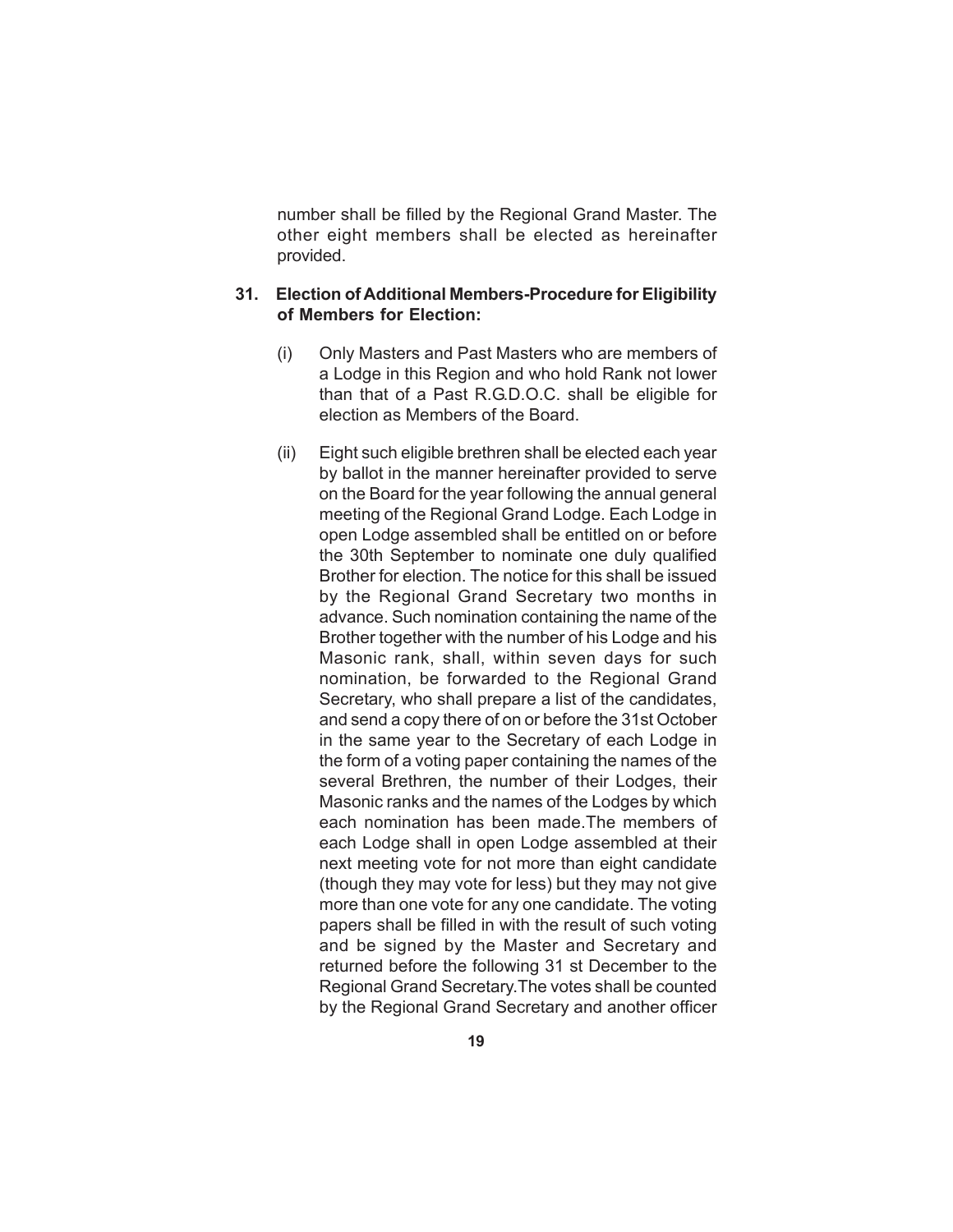of the Regional Grand Lodge appointed for the purpose by the Regional Grand Master and the names of the eight candidates who have received the highest number of votes shall be announced to the Regional Grand Lodge at the annual meeting as having been elected. In the event of the election being indeterminate owing to any equalities of votes, the result shall be decided by the casting vote of the Regional Grand Master or the officer presiding over the annual meeting of the Regional Grand Lodge.

# **32. Election of Vice-President:**

 The Board shall elect annually one of its members to be the Vice-President.

#### **33. Chairman**

 Should the President and the Vice-President be absent, the Brother highest in rank in the Regional Grand Lodge shall preside.

#### **34. Vacancies in Office:**

If the President, Vice-President, or any other member of the Board die or vacate his seat, the vacancy shall be filled up; if appointed by the Regional Grand Master, then by the Regional Grand Master and if elected by the Regional Grand Lodge, then by the Board of General Purposes at its next meeting.

#### **35. Meetings:**

The Board shall meet at least two times every year, once in conjunction with the meeting of the Regional Grand Lodge, and the other at such date, time and place as may be determined by the President when necessary or under the orders of the Regional Grand Master.

#### **36. Notice:**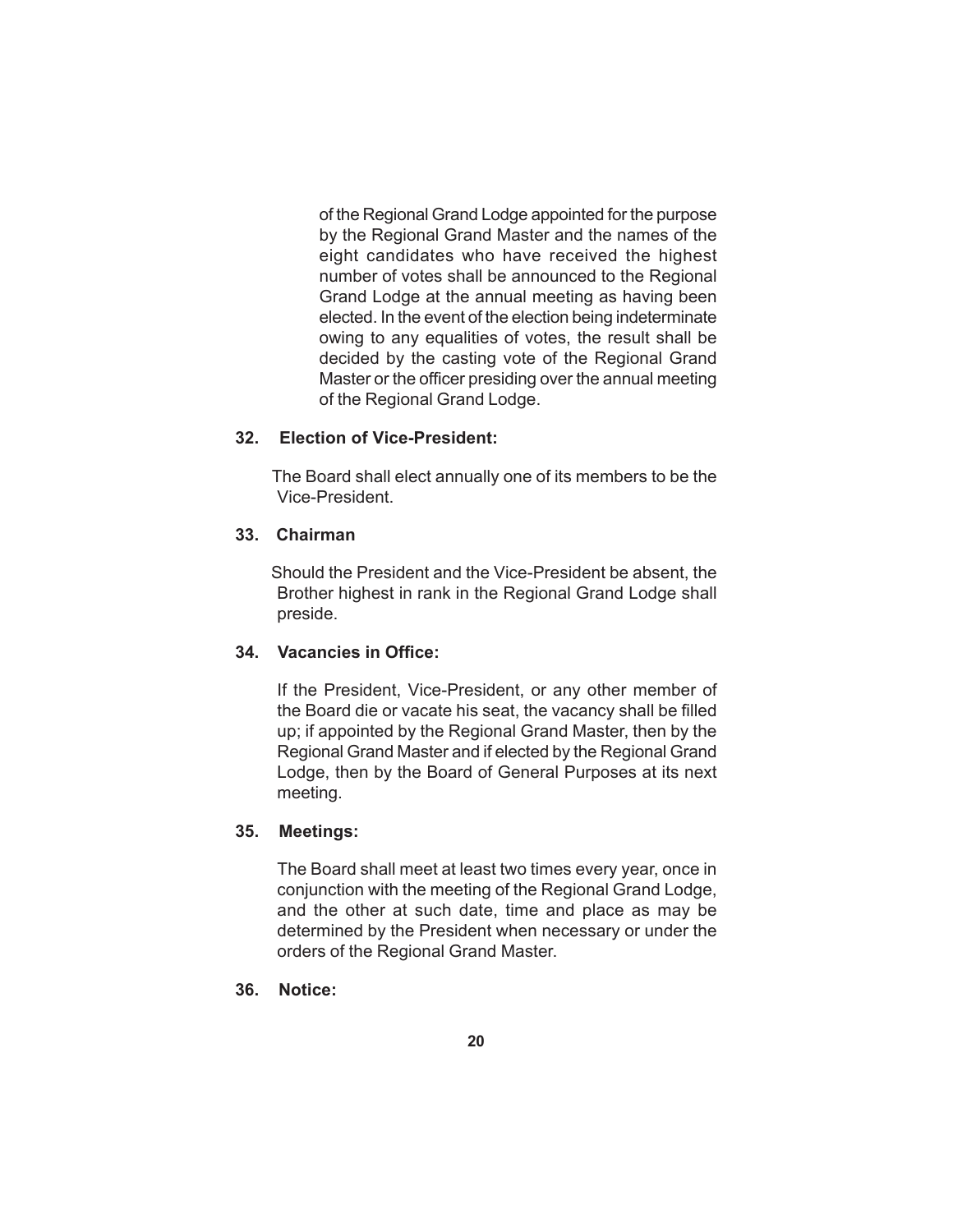Notice and agenda of each meeting shall be sent to every member at least a fortnight before the meeting, but in special cases meetings may be convened at shorter notice.

#### **37. Quorum:**

 Five members shall constitute a quorum for all meetings of the Board. All questions shall be decided by a majority of votes, the presiding Brother in case of equality having a second or casting vote.

#### **38. Recommendation, etc.**

The Board may recommend or report to the Regional Grand Lodge whatever it shall deem necessary or advantageous to the welfare and good governance of the Craft, and may originate plans for the better regulation of the Regional Grand Lodge and the arrangement of its general transaction. Every recommendation of the Board, or of any Committee appointed by the Board, shall, when adopted by the Regional Grand Lodge, be treated as an edict of the Regional Grand Lodge.

#### **39. Care of Property:**

The furniture regalia and other property of the Regional Grand Lodge shall be under the direction and control of the Regional Board of General Purposes, and a correct list thereof shall be maintained by the Regional Grand Secretary.

#### **40. Power to Adjudicate:**

When any complaint or appeal is made against any daughter Lodge or brother, or when any Lodge or brother offends against Masonic law or usage, the Regional Grand Master may refer the same to the Board of General Purposes for investigation and report.

#### **Procedure:**

While investigating any Masonic complaint or irregularity, at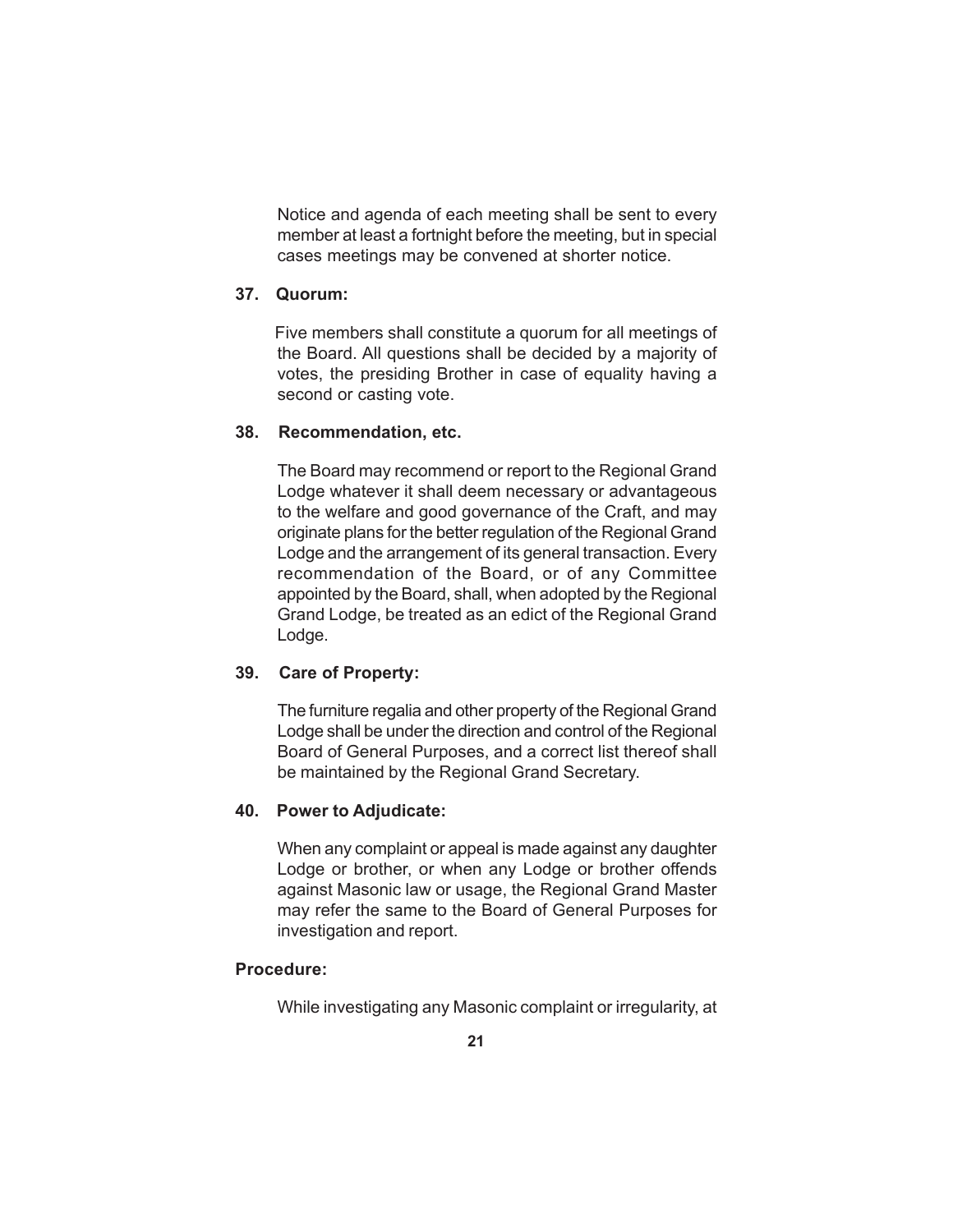least seven members must be present: and they shall wear Masonic clothing.

When it appears to the Board that a **prime facie** case has been made out which should be dealt with under Masonic law, it shall cause a 'statement of the facts to be drawn up and supplied to the accused daughter Lodge of brother and to the Regional Grand Registrar. The accused shall be given all opportunities of being heard before the Board records any finding and he shall be permitted to be present throughout the evidence. The Regional Grand Registrar shall state the case against the accused and tender advice as to the masonic law applicable and the recommendation of the Board shall be laid before the Regional Grand Master for such action as he may deem proper.

#### **41. Minutes:**

All transactions and resolutions of the Board shall be entered in minute book to be maintained by the Regional Grand Secretary.

#### **42. Report to Regional Grand Lodge:**

The Board shall present to the Regional Grand Lodge at its annual meeting a general report upon its proceedings during the previous year ending the 31st December.

#### **43. Committees:**

 At its first regular meeting every year the Board shall appoint (i) a Finance Committee, (ii) a Benevolence Committee, (iii) Procedure Committee and (iv) Premises Committee, whose composition and functions shall be as hereinafter described:—

The Board may also appoint Committees for specific purposes, which shall report in like manner.

Each Committee shall have power to invite to any of its meetings, for purposes of consultation, brethren (whether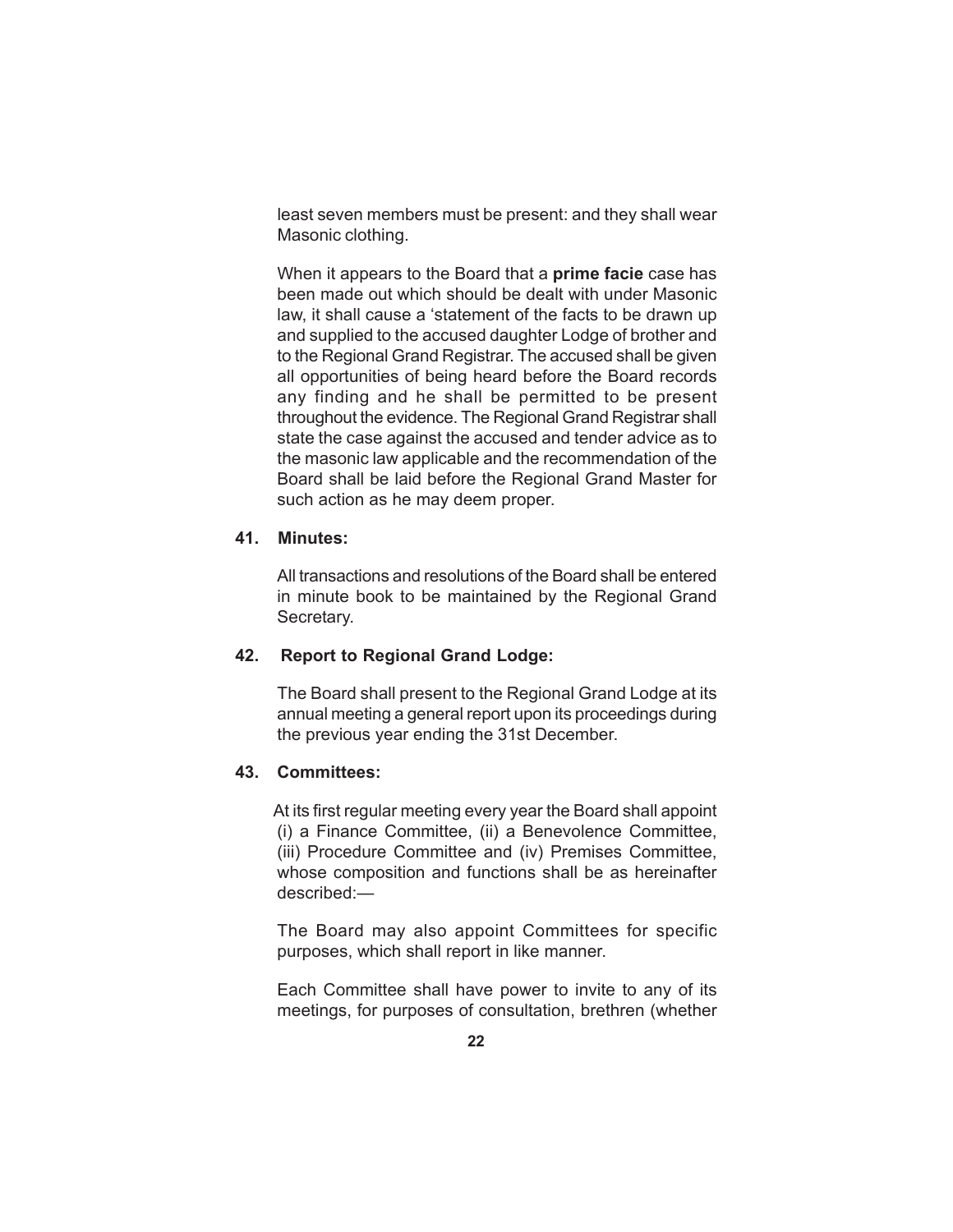members of Board or not) possessed of special knowledge of the subjects with which such committee has to deal. It may also co-opt as members for specific purposes representatives of other Constitutions duly nominated for such purposes by the authorities of the Constitution concerned. No such representatives shall take part in any subject other than the specific purpose for which they are co-opted. The co-opted members shall have no right to vote.

The President and Vice-President shall be ex-officio members of all such Committees.

Each Committee shall report its proceedings to the Board at its next meeting.

# **FINANCE COMMITTEE**

#### **44. Constitution:**

(i) The Finance Committee shall consist of nine members, four of whom shall be ex-officio; namely, the President and Vice-President of the Regional Board of General Purposes who shall be the President and Vice-President of the Committee respectively, the Regional Grand Treasurer and the Regional Grand Secretary who shall be the Secretary of the Committee. Four shall form quorum.

#### **Duties:**

- (ii) It shall be the duty of the Finance Committee:
- (a) to examine the accounts of the Regional Grand Lodge before they are presented to the Regional Board of General Purposes
- (b) to examine and report on all proposals for expenditure, other then ordinary recurring expenditure, prior to consideration of such proposals by the Regional Board of General Purposes: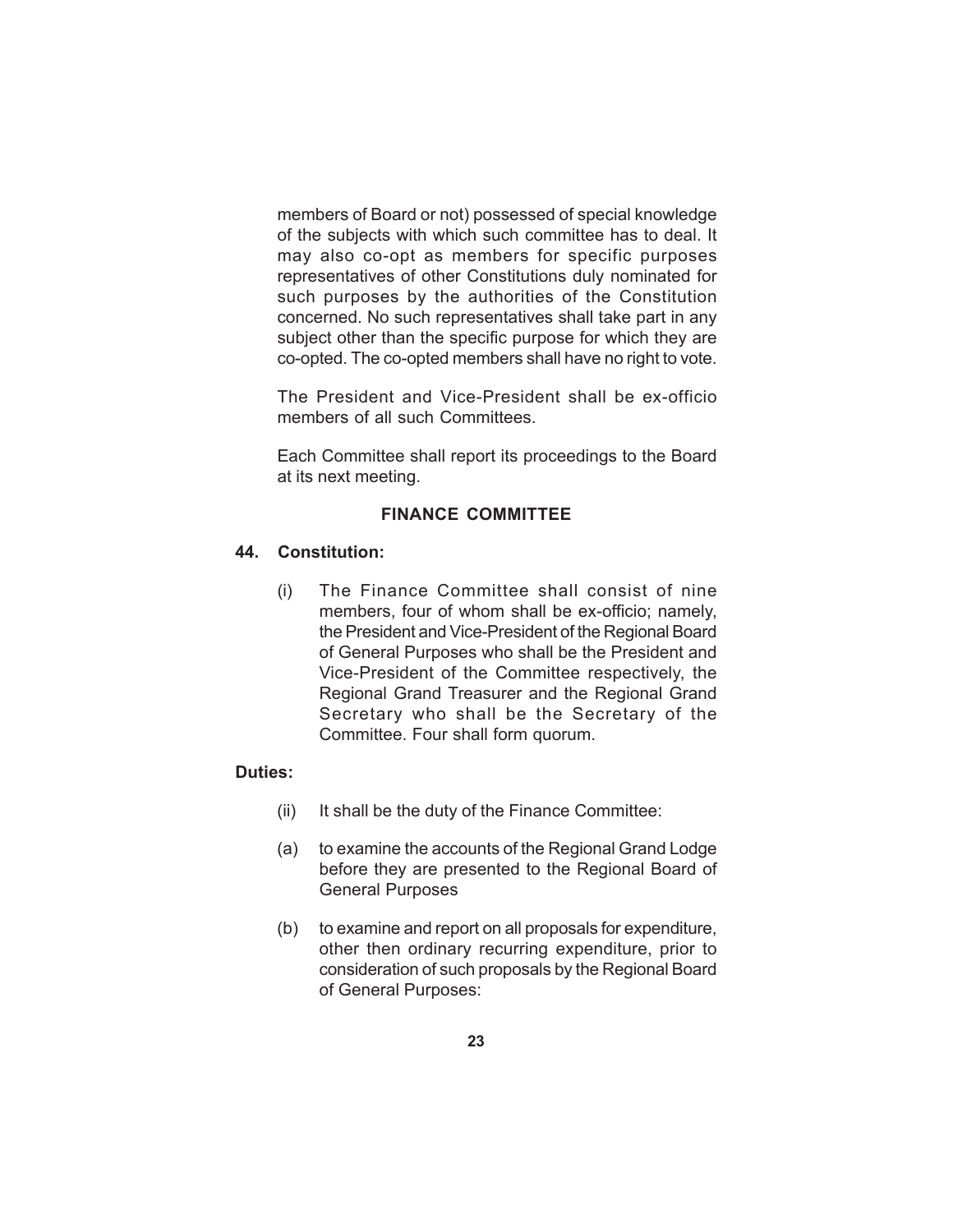- (c) to report on the position of the Regional Grand Lodge Fund of Benevolence before any Grant or application for a new petition is considered by the Regional Board of General purposes; and
- (d) to frame the Budget of the Regional Grand Lodge for the ensuing year and to place the same before the Regional Board of General Purposes. .

# **BENEVOLENCE COMMITTEE**

#### **45. Constitution:**

The Benevolence Committee shall consist of nine members, four of whom shall be **Ex-officio,** namely the President and Vice-President of the Regional Board of General Purposes who shall be the President and Vice-President of the Committee respectively, the Regional Grand Treasurer who shall be the Treasurer of the Fund, and the Regional Grand Secretary who shall be the Secretary of the Committee. Four shall form quorum.

#### **46. Funds to be devoted to Charity:**

The Fund appropriated to the object of Benevolence shall be devoted solely to Charities as hereinafter provided.

47. In the management of the Fund, the Committee shall be guided by the following rules or by any directions they may receive from the Regional Grand Lodge for the grant of benefit to masons or nonmasons.

#### **Explanation:**

The Regional Grand Lodge may issue such general or special directions from time to time as it may deem fit to prescribe the extent of and the manner in which such benefits may be granted.

#### **Rule of Procedure:**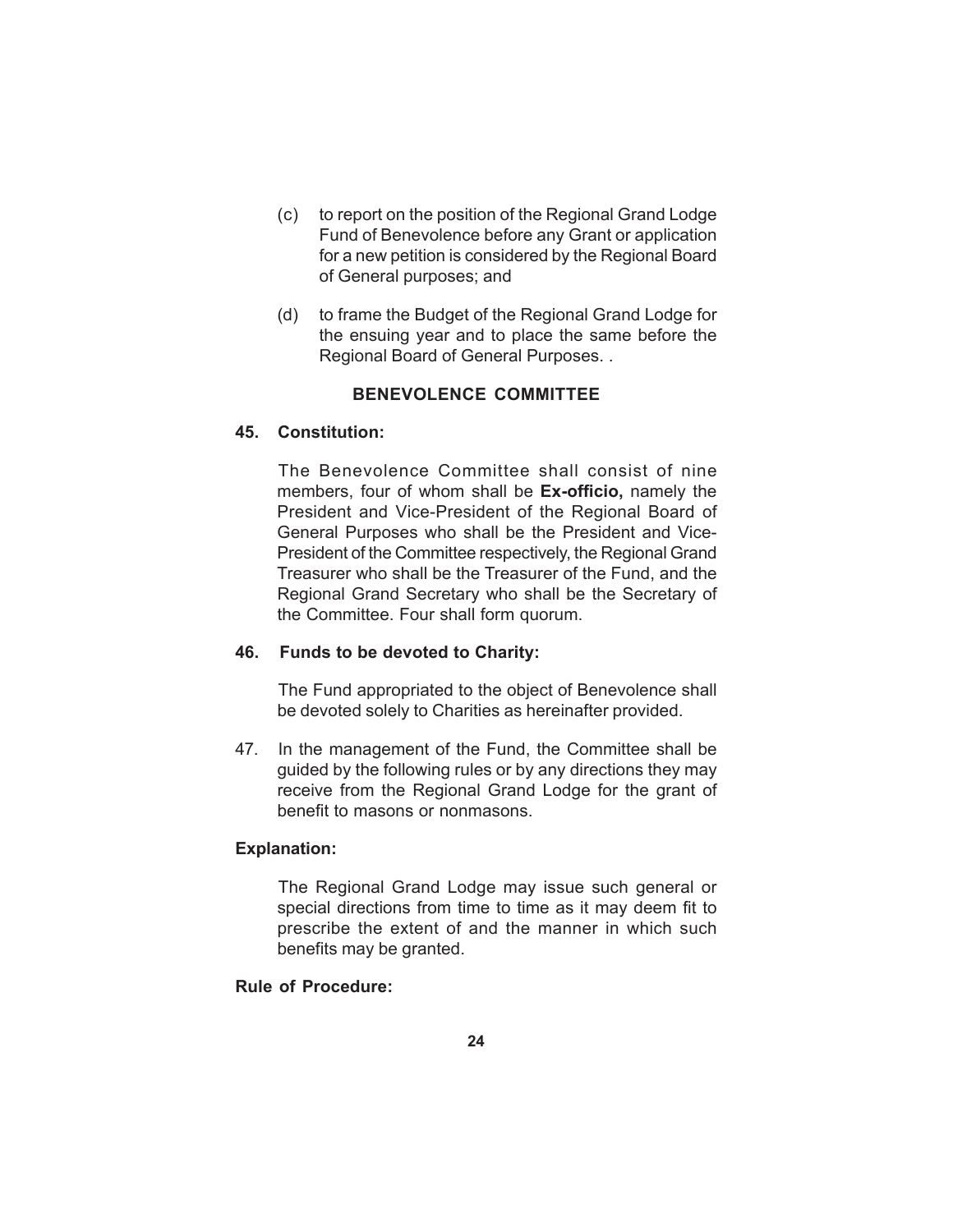- (i) Excepts as provided in the bye-laws no brother shall receive the benefit of the Fund of benevolence unless he has been a subscribing member of a Lodge or Lodges under the Regional Grand Lodge for at least two years and his dues in respect of that period have been paid to the Fund. Any brother who has ceased subscribing for the immediate past 15 years shall not be eligible of relief, unless he had previously Subscribed to such a Lodge or Lodges for ten years or upwards.
- (ii) The Committee may recommend relief to the indigent widow or indigent unmarried daughter or other indigent child or children under the age of 21 years or indigent parent, over the age 60 years, of a deceased brother (a) .who would at the time of his death himself . have been qualified to receive relief under clause (i), or (b) who having been initiated in a Lodge under the Grand Lodge, and having<sup>1</sup> continued a subscribing member of. such a Lodge from his initiation, to the time of his death, shall have died within five years of such initiation.

**Note:** For the purpose of sub clauses (i) and (ii) above, membership of a Lodge or Lodges in India under the masonic jurisdiction of the Grand Lodges of England, Ireland and Scotland prior to the inauguration of the Grand Lodge of India shall be duly taken into account.

- (iii) The Committee at its discretion shall have power to recommend:, for relief, a case where by reason of some incapacity, fully proved, the qualifying period of years could not be completed.
- (iv) In cases of extreme emergency or distress, the President may sanction temporary relief not exceeding Rs. 100 at his discretion. Such grants shall be reported to the Committee as soon as possible after such sanction.

Provided that the Worshipful Master in Chair in consultation with his Wardens and Secretary may, by way of interim relief, pay a sum upto Rs. 400 from Lodge Charity Fund plus a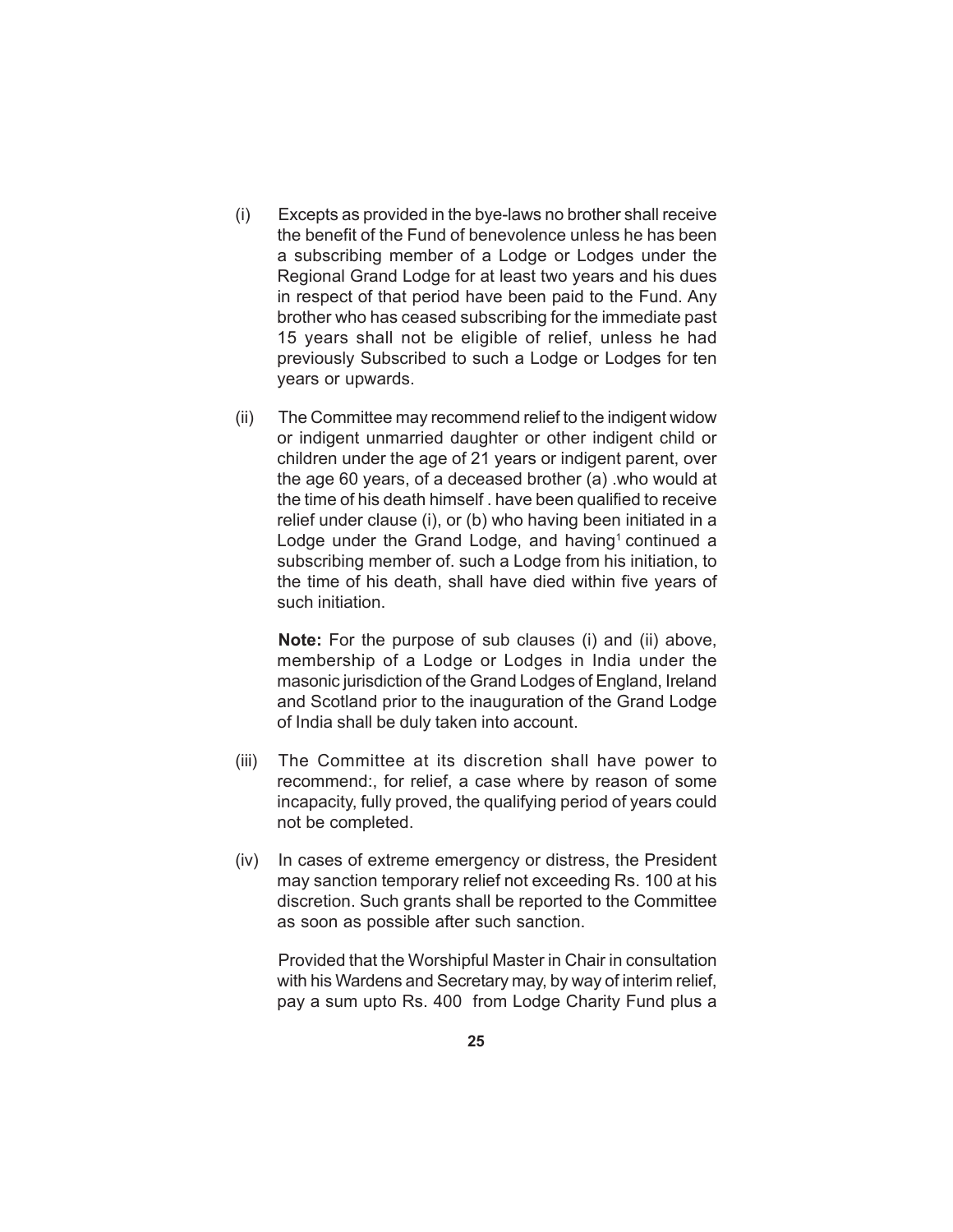sum of Rs. 100/- from the Regional Grand Lodge Fund of Benevolence.

If the Lodge Charity Fund falls short of the amount, he may pay such amount as can be paid from the fund and apply to the Regional Grand Secretary for payment of the balance, if any, plus the sum of Rs. 100/- advanced from Regional Grand Lodge Fund of Benevolence.The Regional Grand Secretary will remit such amount to the Lodge and apprise the President, Regional Board of General Purposes and members of Benevolence Committee with the recommendation of the Worshipful Master concerned.

- (v) No allowance approved by the Committee shall continue beyond a month after the expiry of the Calender year in which it was sanctioned, and before its continuance the procedure prescribed above for granting of a fresh allowance shall be followed.
- (vi) Applications for relief must be by petition on forms obtainable from the Regional Grand Secretary. No application, not on the prescribed form, or ornittlng to givefull particulars under each column therein, shall be considered by the Committee.
- (vii) Every petition must be signed by the applicant and submitted through a daughter Lodge to which the applicant belongs or belonged or to which the late husband or father or son of the applicant, as the case may be, belonged and no Lodge receiving such a petition shall refuse to consider and report upon it.
- (viii) Immediately on receipt of every petition, the Master of the Lodge shall, if the applicant be resident within the masonic jurisdiction of the Lodge, himself visit or cause the applicant to be visited by a member of the Lodge deputed by him in his behalf, and shall ascertain, by interviewing the applicant and making other independent investigation, correct information on the general point mentioned in the form prescribed for the purpose and attached to the petition. In case the applicant resides outside the jurisdiction of the Lodge or the Region, the Master shall depute a member of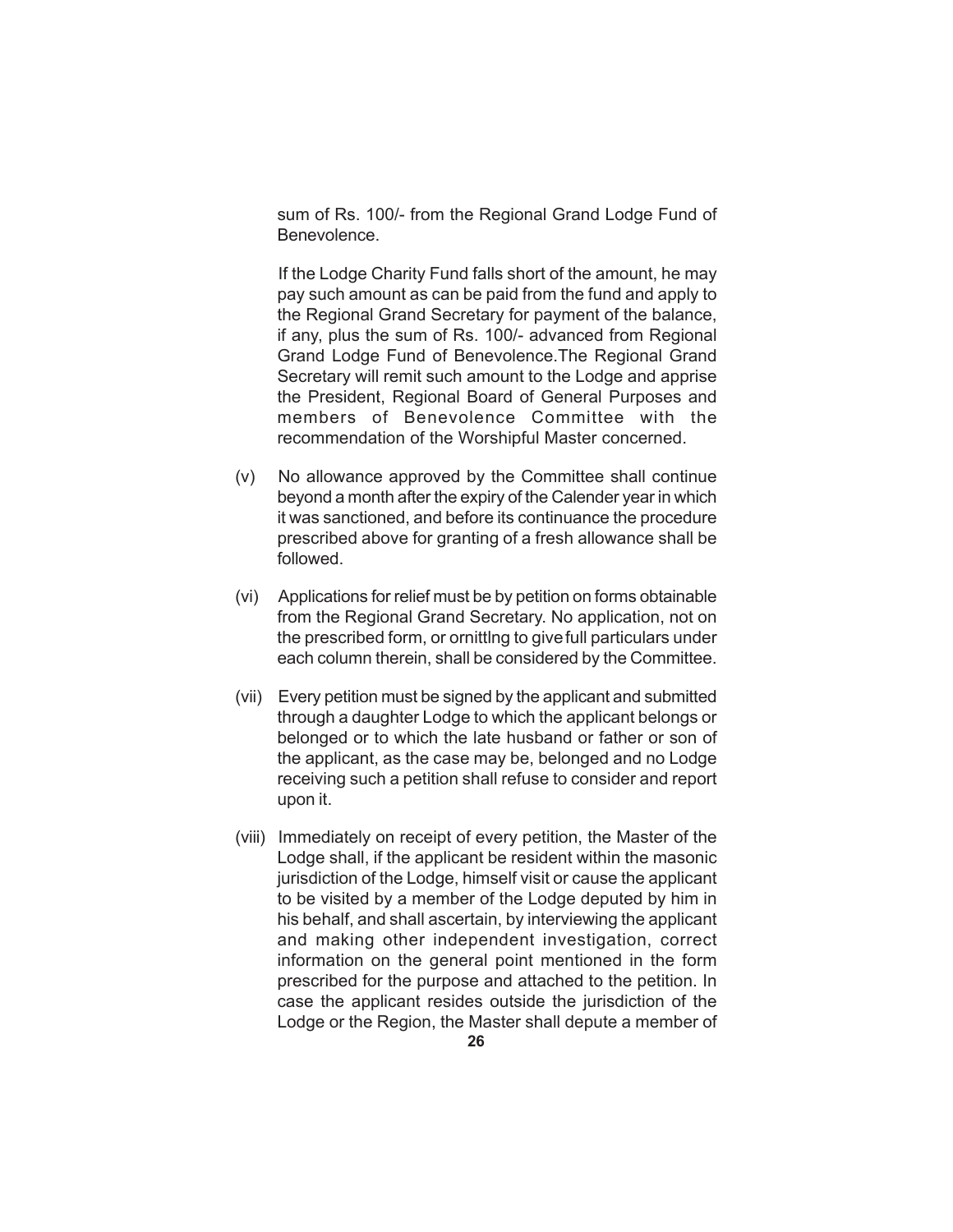the Lodge residing at a convenient distance to investigate. The investigating brother shall record the result of his investigation in the appropriate column of the said form and submit the report duly signed by him for the consideration of the Lodge.

- (ix) Not later than the second regular meeting after the receipt of a petition, the Lodge must consider the petition and the report of the investigating brother and pass a resolution either to support the petition or not and forthwith forward its recommendation to the Regional Grand Secretary, duly signed by the brethren occupying the chairs of the Master and Wardens, at the meeting.
- (x) A Lodge submitting a recommendation shall specify what relief, if any, the Lodge itself is prepared to give to the applicant out of its own funds.
- (xi) If a Lodge cannot report accurately on any necessary fact relating to the petition, it shall give such explanation or information as may be possible.
- (xii) Relief shall not be given unless satisfactory proofs be afforded of worth and merit, and parties enjoying the benefits of the Fund shall be liable to forfeit the same for misconduct.

# **PROCEDURE COMMITTEE**

### **48. Constitution:**

The Procedure Committee shall consist of seven members, four of whom shall be **ex-officio,** namely, the President and Vice-President of the Regional Board of General Purposes who shall be the President and Vice-President of the Committee respectively, the Regional Grand Registrar and the Regional Grand Secretary who shall be the Secretary of the Committee. Three shall form quorum.

The Committee shall have power to invite for purposes of consultation, when necessary, any brother who is possessed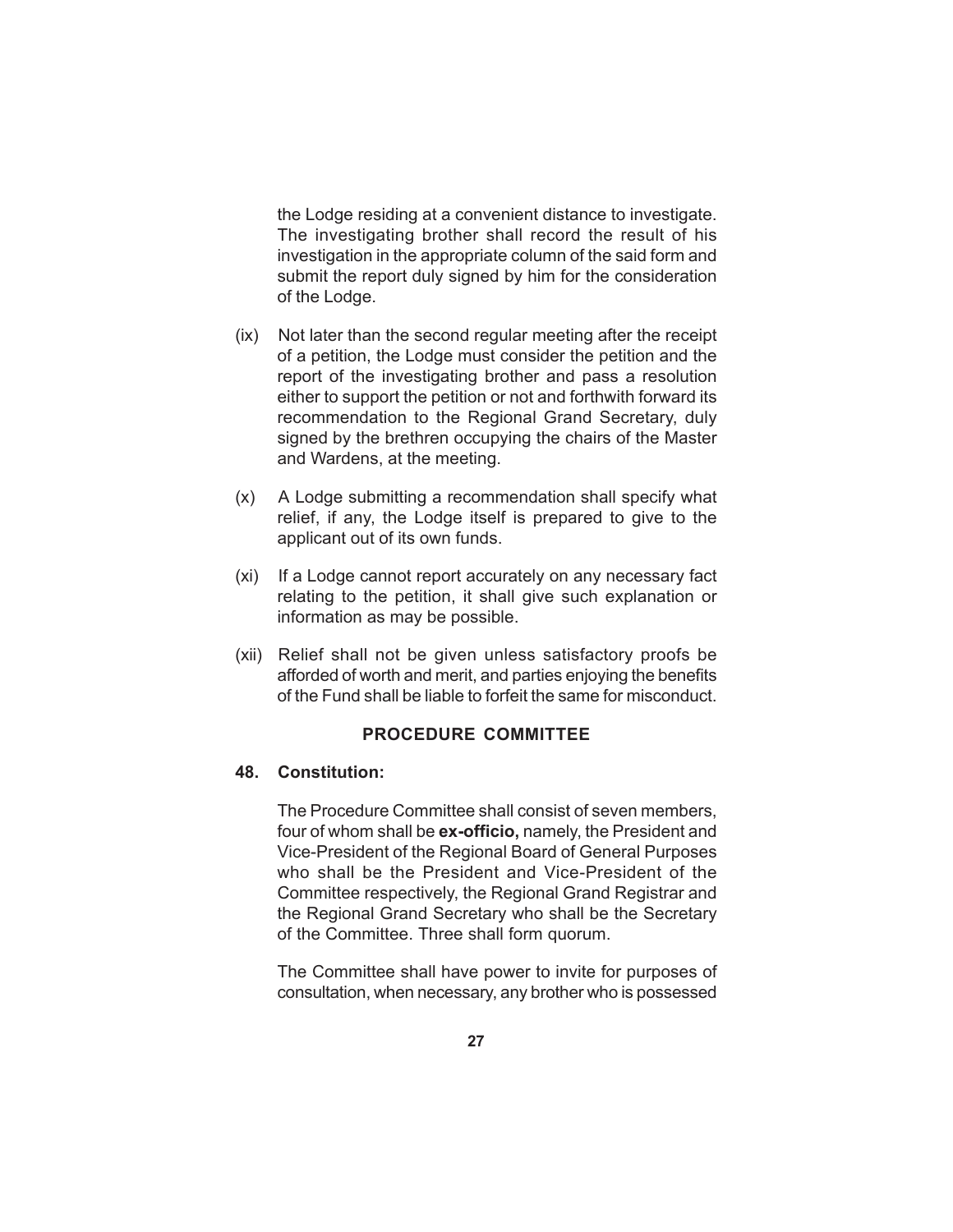of special knowledge of the matter under consideration.

#### **49. Functions:**

The functions of the Committee shall be: (a) To lay down procedure for holding enquiries into complaints and (b) To advice on any matter referred to it by the Board.

#### **PREMISES COMMITTEE**

#### **50. Constitution:**

(a) The Premises Committee shall consist of nine members, five of whom shall be **ex-officio,** namely, the President and Vice-President of the Regional Board of General Purposes who shall be the President and Vice-President of the Committee respectively,the Regional Grand Treasurer, the Regional Grand Superintendent of Works and the Regional Grand Secretary who shall be the Secretary of the Com mittee. Four shall form quorum.

(b) The Committee shall have power to invite for purposes of consultation, when necessary, any brother who is possessed of special knowledge of the matter under consideration.

- (c) Any vacancy in the Committee shall be filled by the Regional Board of General Purposes.
- (d) The Committee shall meet as often as may be necessary.

#### **51. Duties:**

The duties of the Premises Committee shall be:

- (i) to manage all immovable properties of the Regional Grand Lodge and the appurtenances thereto.
- (ii) to control all new works of construction undertaken by the Regional Grand Lodge; and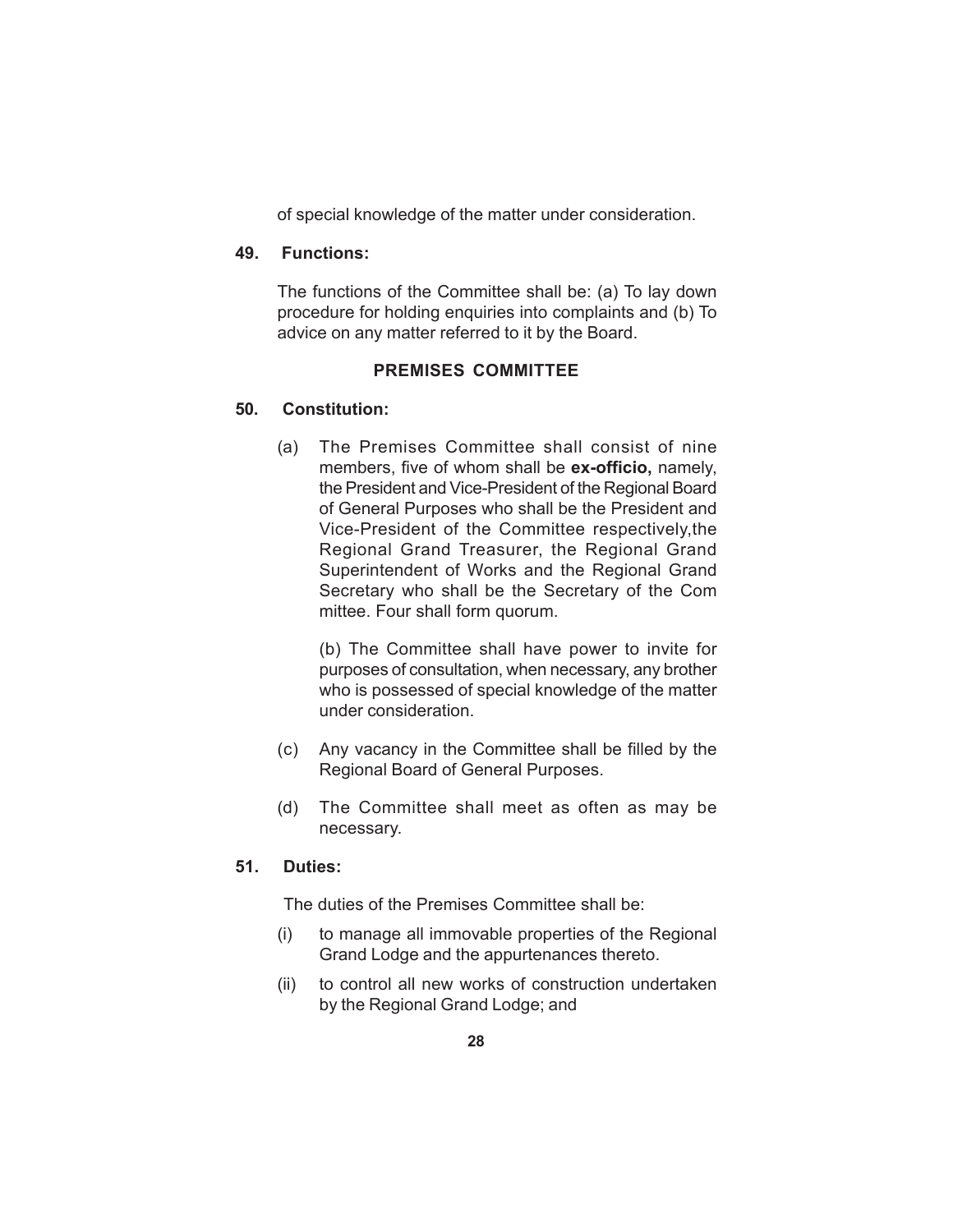(iii) to formulate schemes for the construction and the maintenance of new works.

#### **REGIONAL GRAND LODGE-FUNDS**

#### **52. Funds:**

 The Regional Grand Lodge shall levy fees as herein detailed and shall maintain the following funds:—

- (a) The General Purposes Fund;
- (b) The Fund of Benevolence;
- (c) The Premises Fund; and such other Funds as may be duly authorised.

#### **53. General Purposes Fund:**

**The General Purposes Fund** shall be the accumulated balances of the Regional Grand Lodge Revenue account; grants may be voted from time to time by the Regional Grand Lodge to the other funds of the Regional Grand Lodge or the Reserve Fund of the Regional Grand Lodge of Northern India.

**The Regional Grand Lodge Revenue Account** shall be maintained by the levy of fees of honour, dispensation fees, registration fees and quarterages from daughter Lodges and by all other revenues of the Regional Grand Lodge not appertaining to any other Fund; and from this account shall be provided the expenses of the Regional Grand Lodge not chargeable to any other account.

#### **54. Fund of Benevolence:**

**The Fund of Benevolence** shall be the accumulated balances of the Regional Grand Lodge Fund of Benevolence **Revenue account** and any further sums voted by the Regional Grand Lodge from the General Purposes Funds; grants for charitable purposes may be made from the Fund by resolution of the Regional Grand Lodge. The Fund of Benevolence revenue account shall be maintained by the levy of quarterages from daughter Lodges, by donations and voluntary subscriptions from Lodges and brethren, by the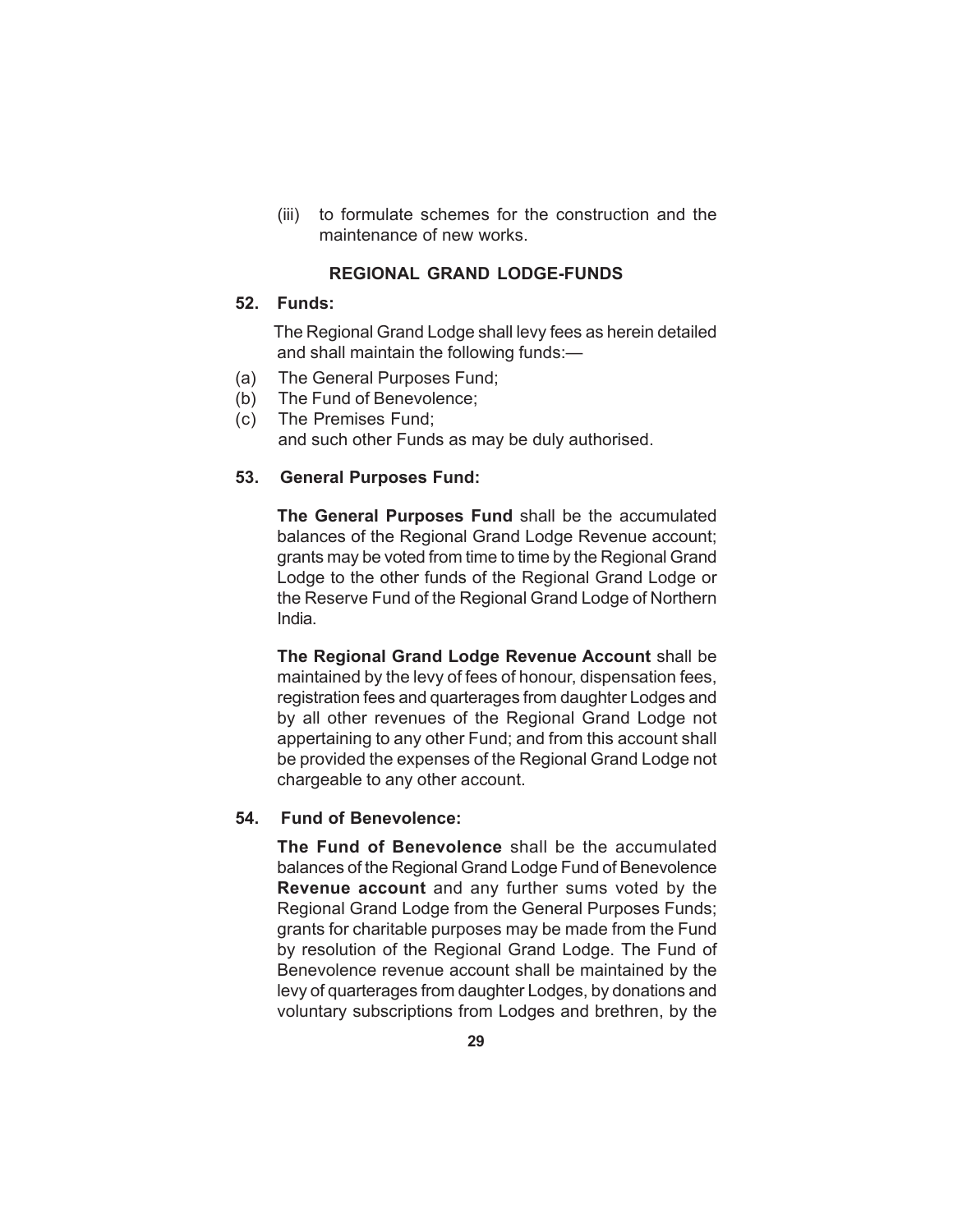unexpended balance of the Stewards' account and by interest on the investments of the Regional Grand Lodge Fund of Benevolence. From this account shall be provided all relief and the expenses of administering the Regional Grand Lodge Fund of Benevolence.

#### **55. Premises Fund:**

- (a) **The Premises Fund** is the capital account of the immovable property, furniture and equipment of the Regional Grand Lodge, and it includes the accumulated balance of the Regional Grand. Lodge Premises account, monies raised by the issue of debentures secured on Regional Grand Lodge properties donations and subscriptions for building purposes and grants from the Regional Grand Lodge General Purposes Fund; grants may be voted from time to time for the purposes of the purchase of premises, the erection of buildings and the provision of furniture and equipment.
- (b) The Regional Grand Lodge Premises Revenue account shall be maintained by the levy of quarterages from daughter Lodges and for the use of Freemasons' Hall and charges for electric current, as may be determined by the Regional Board of General Purposes on the recommendation of the Premises Committee from time to time. From this account shall be provided all expenses in connection with the maintenance in good order and repair of the properties of the Regional Grand Lodge, the maintenance, repair and replacement of electric fittings, furniture, regalia, etc., belonging to the Regional Grand Lodge and the expenses of administering the\* Regional Grand Lodge Premises Fund.

#### **56. Bank Account:**

All monies belonging to the Regional Grand Lodge shall be deposited in such banks as the Regional Board of General Purposes may determine, subject to the confirmation of the Regional Grand Lodge. The Regional Grand Treasurer and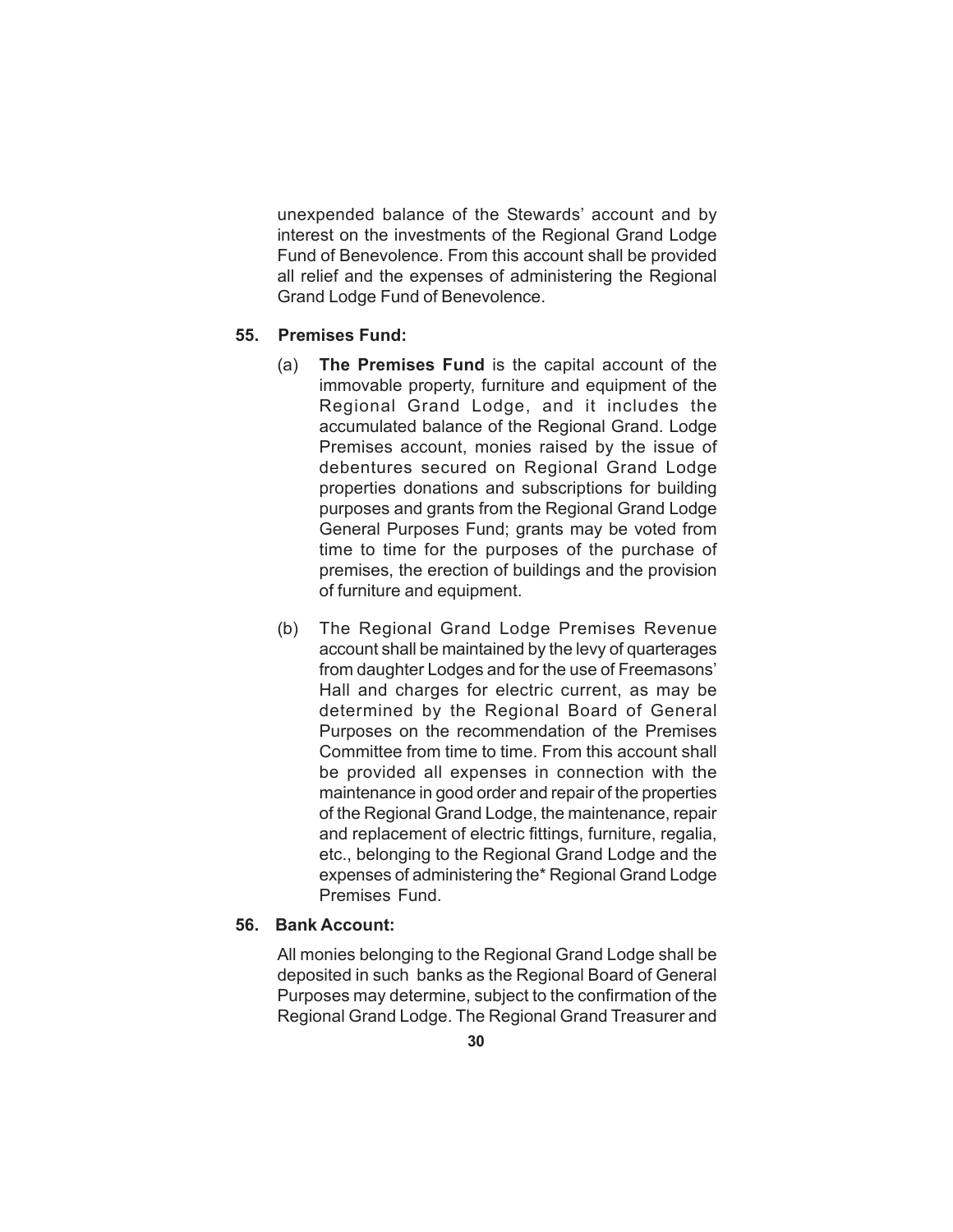President of the Board of General Purposes or the Regional Grand Secretary shall jointly operate on the account. Should the Regional Grand Treasurer for any reason be unable to attend to his duty, the Regional Grand Master may appoint another member of the Regional Grand Lodge to attend to it.

57. No payment exceeding Rs. 500/-, other than recurring sanctioned expenditure, shall be made without sanction of the Board of General Purposes.

# **58. Control of Funds:**

The control of all the Funds of the Regional Grand Lodge shall vest in the Board of General Purposes.

#### **59. Accounts:**

- (i) The accounts of all the Regional Grand Lodge Funds shall be kept by the Regional Grand Treasurer and shall be placed before the Regional Board of General Purposes, or its Committees, as the case may be, at the meetings of these bodies.
- (ii) The Regional Grand Treasurer shall close the accounts at the end of each year and shall, when presenting them to the Board, or the Committees as the case may be submit a statement showing the balances at the end of the year under each account and how those balances are held.
- (iii) The Regional Board of General Purposes shall present to the Regional Grand Lodge at the regular meeting a report on, and a statement of account of, each of the several Funds under its control for the previous Financial year.
- (iv) The Regional Grand Secretary shall place before the Board at each meeting a statement of the outstanding due to, and from the several Funds.

#### **60. Audit:**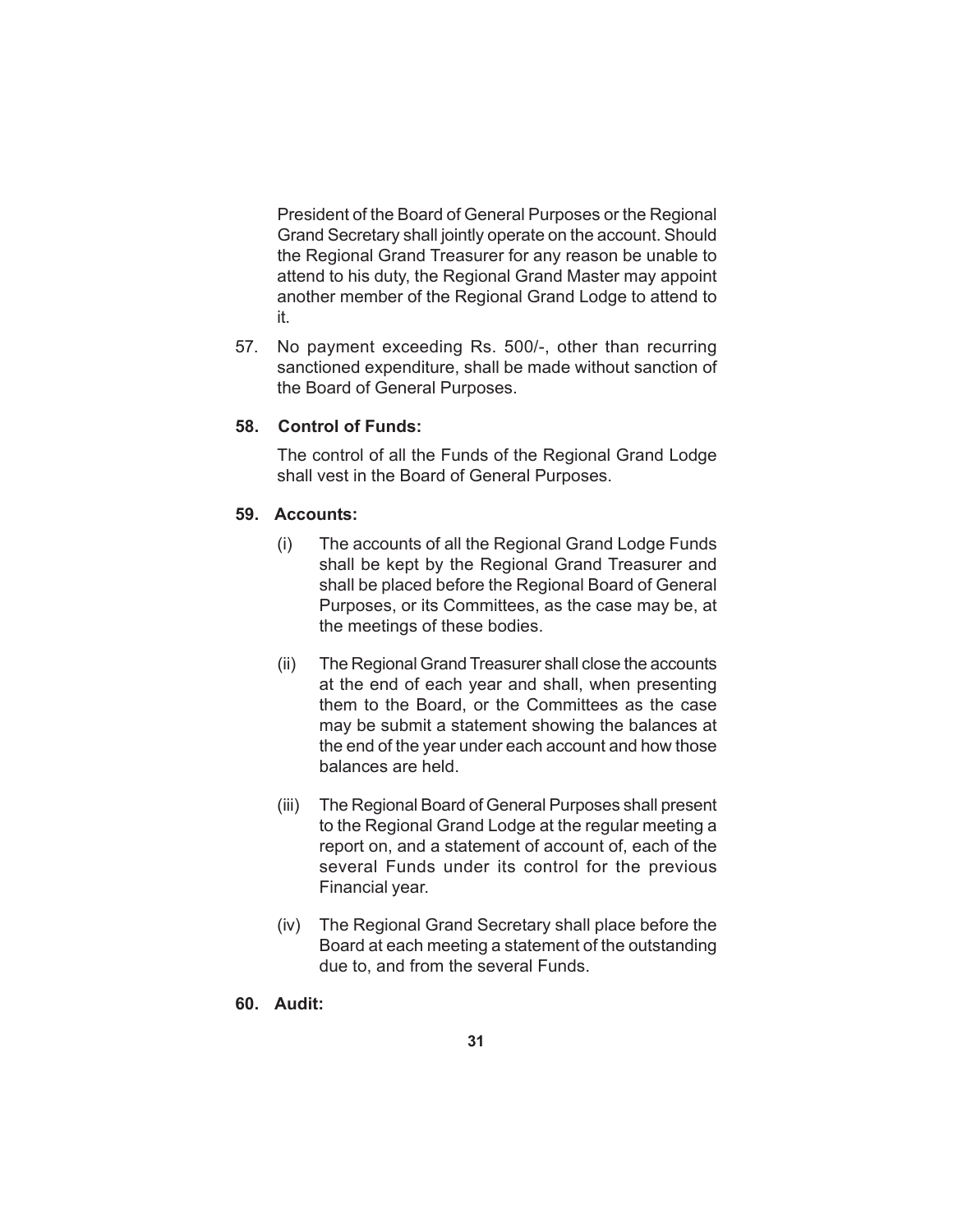(i) The accounts shall be audited once in each year by an Auditor or Auditors, who must be a Master Mason or Masons, elected annually in the Regional Grand Lodge.

#### **Substitute for Auditors:**

(ii) If for any reason, the Auditor or Auditors is/ are unable to conduct the audit, the Regional Grand Master shall appoint a substitute.

# **DAUGHTER LODGES**

- 61. Without prejudice to the constitutional right of every daughter Lodge to regulate its own proceedings, the following regulations shall be observed by daughter Lodges:— ' '
- 61A. There shall be a Council of Past Preceptors of which Regional Grand Master will be the Chairman and Deputy Regional Grand Master will be the Vice Chairman and all the Past Preceptors shall be its members. The Secretary shall elected every year by the Council. The Council will have the powers to regulate all the Lodges of Instructions within the Region including Roving Lodges of Instructions and also nominate Preceptors of these Lodges.

### **SUMMONS:**

- (a) One copy each of every summon convening a meeting of a Lodge, showing the business to be transacted thereat, shall at the time of issue, be sent by the Secretary to the Regional Grand Master to the Deputy Regional Grand Master, to the P Dy. RGM / ARGM /PARGM incharge of the lodge and to the President of the Regional Board of General Purposes; two copies thereof shall also be sent to the Regional Grand Secretary and the Grand Secretary.
- (b) Each Lodge shall maintain a register of members which shall contain information of each member in the prescribed form. As soon as a brother is initiated in or joins a Lodge, his name shall be entered in this register and all the column shall be filled in as far as practicable. Subsequent events in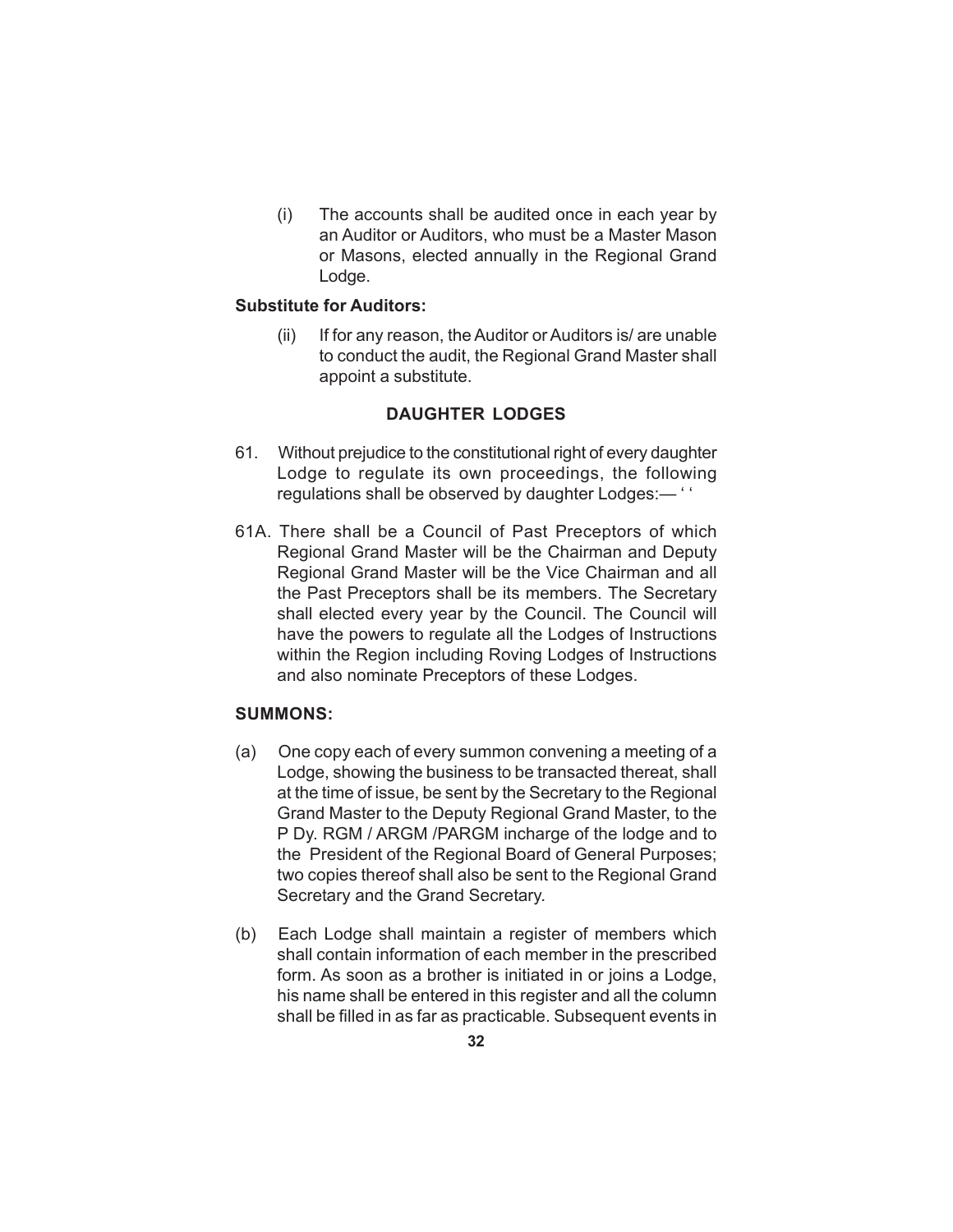his masonic career shall be entered as they occur. The numbers allotted to members shall be consecutive and entered at the top of the form, and this number shall be the brother's registered number in all returns to the Regional Grand Lodge. It shall never be altered and shall not under any circumstances, be allotted to any other Brother in the same Lodge. A brother rejoining shall be assigned a new number in the order of rejoining.

#### **62. RETURNS:**

Every Lodge in the Region shall submit to the Regional Grand Lodge the following returns in the forms issued from time to time:

- (a) Immediately the name of a brother is entered in the register prescribed by bye-law 61 the Secretary shall transmit to the Regional Grand Secretary a duplicate of the form used for the register, duly filled in together with the application and proposal forms in duplicate. Should the Regional Grand Secretary be in possession of particulars regarding the brother concerned which are wanting in the form so submitted, he shall communicate the same to the Secretary who shall cause it to be noted in the register of the Lodge.
- (b) A list of subscribing members required by the rule 125 of the Book of Constitutions together with changes shall be submitted half yearly to the Regional Grand Secretary to each Lodge in the prescribed form together with all sums due to the Regional Grand Lodge, so as to reach him not later than the 31st January and 31st July each year.
- (c) Every Lodge shall, immediately after the annual installation and the appointment of officers, submit to the Regional Grand Secretary a return in the prescribed form showing the names of the Master, Wardens and other Officers of the Lodge, as well as the names of the Past Masters of the Lodge and of Wardens and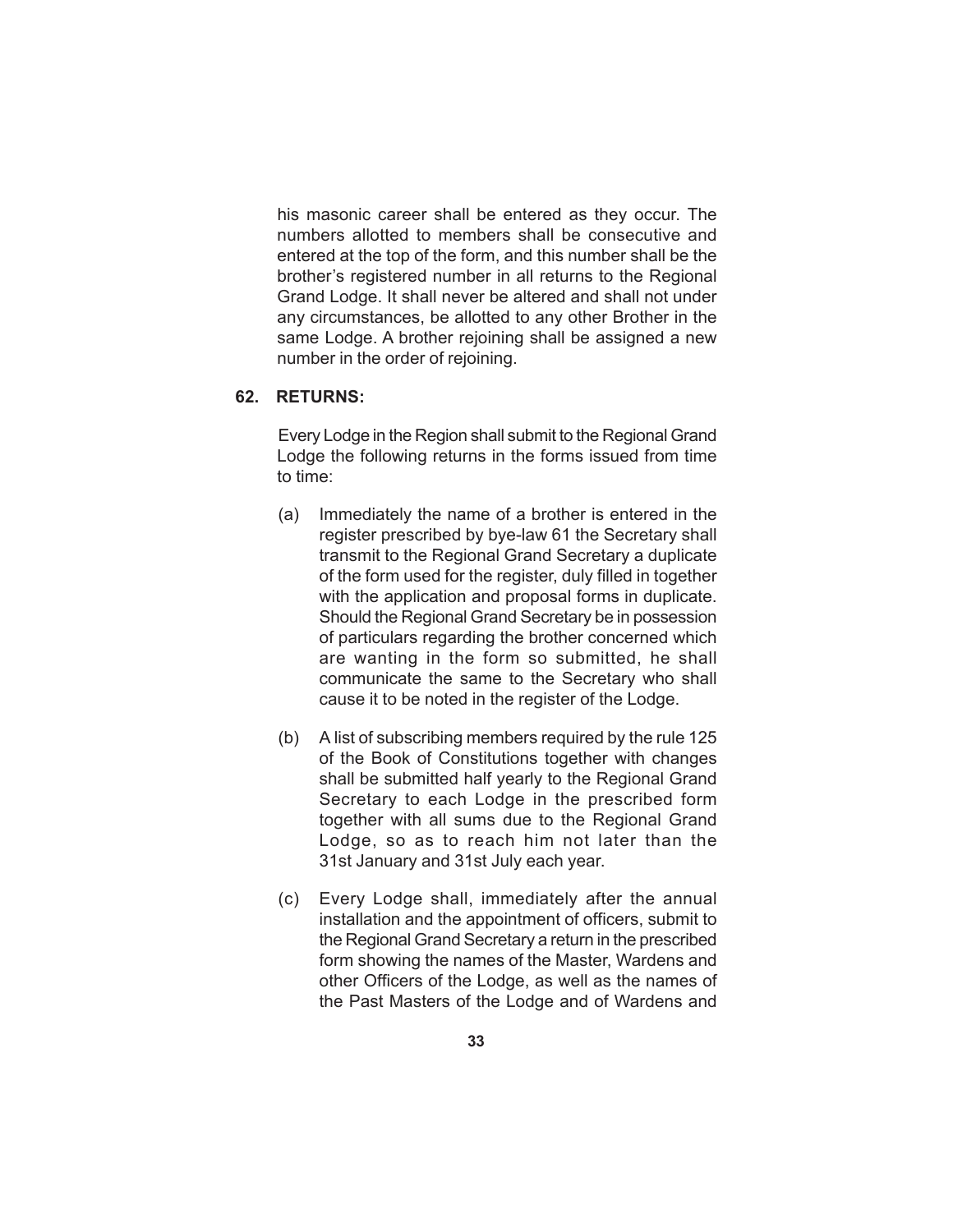Past Masters of other Lodges under the Grand Lodge, specifying in the later case the names and numbers of the Lodge of which they are Masters, Wardens and Past Masters, and the year in which they held such offices. The address.of the Master, Treasurer and Secretary shall at the same time be furnished.

Changes which may occur during the year among the regular officers of any Lodges shall be immediately reported to the Regional Grand Secretary.

- (d) In every Lodge within fourteen days of the installation of its Master, the newly installed Master and the outgoing Master or the officer in charge of the Lodge shall jointly submit to the Regional Grand Secretary a certificate in the prescribed form , in token of the fact that all registers and other records of the Lodge have been handed over by the retiring Master or the officer last in charge of the Lodge and received by the newly installed Master and that they are all in order and in good preservation.
- (e) On the exclusion of a brother, a report shall be made on a prescribed form by the Secretary of the Lodge to the Regional Grand Secretary. All exclusion shall be announced in the Regional Grand Lodge and notified to Lodges in the Region.

# **REPORTS:**

- (f) A return of past masters in the Lodge in the form prescribed by the Regional Grand Lodge once a year.
- (g) A copy of the report of the Audit Committee and of the annual accounts of every Lodge shall be presented at the regular meeting of the Lodge within three months from the close of financial year of the Lodge in the prescribed form for adoption and there after the copy shall be forwarded to the Regional Grand Secretary immediately after the meeting at which they are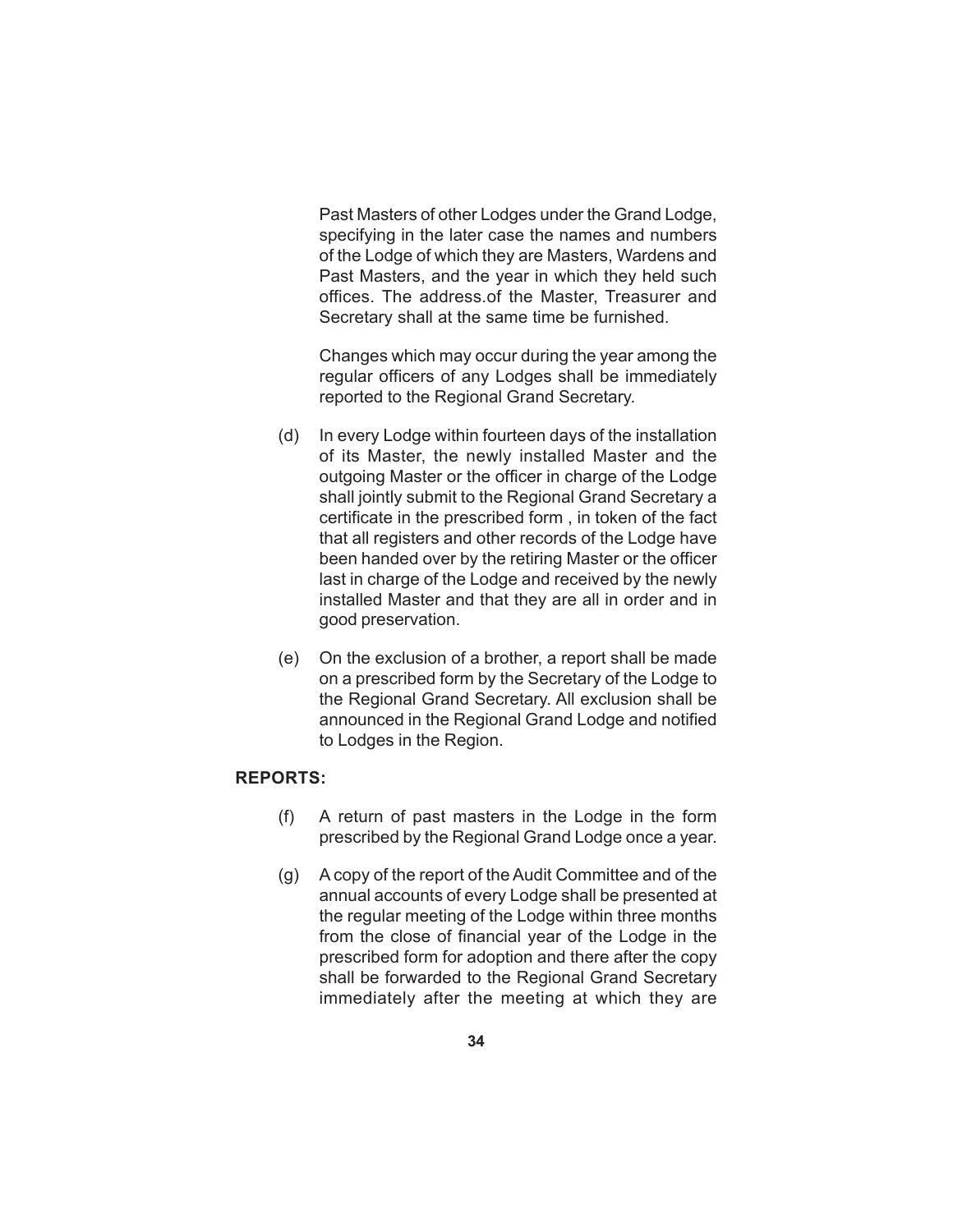adopted. A list of arrears of dues from members should also accompany the statement of accounts.

Every Lodge must maintain a separate Charity Fund Account and collections credited to it should be used only for charitable purposes.

63. The Master of the Lodge or the Officer in charge shall be responsible to ensure that the various returns, etc. mentioned in these Bye-laws are submitted by the Secretary of the Lodge in due time as specified.

#### **64. VISITING DEPUTATIONS:**

- (a) When the Regional Grand Master appoints an officer to inspect and report upon any Lodge in the Region, the Regional Grand Secretary shall communicate the appointment to the Master of such Lodge.
- (b) The Master of the Lodge shall comply with the requirements of the visiting officer in regard to the following matters:—
- (i) Inspection of the books and accounts of the Lodge;
- (ii) convening of a meeting of the Lodge for the reception of the visiting officer; and
- (iii) supply of information as to the management and condition of the Lodge.
- (c) The visiting officer shall examine and report upon the following matters, namely:—
- (i) the condition of the books, accounts, building, furniture and appointments of the Lodge;
- (ii) the manner in which the minutes are recorded and the business of the Lodge is conducted;
- (iii) the financial condition of the Lodge; and
- (iv) the arrears of dues outstanding against the members.

This report shall be placed before the Regional Board of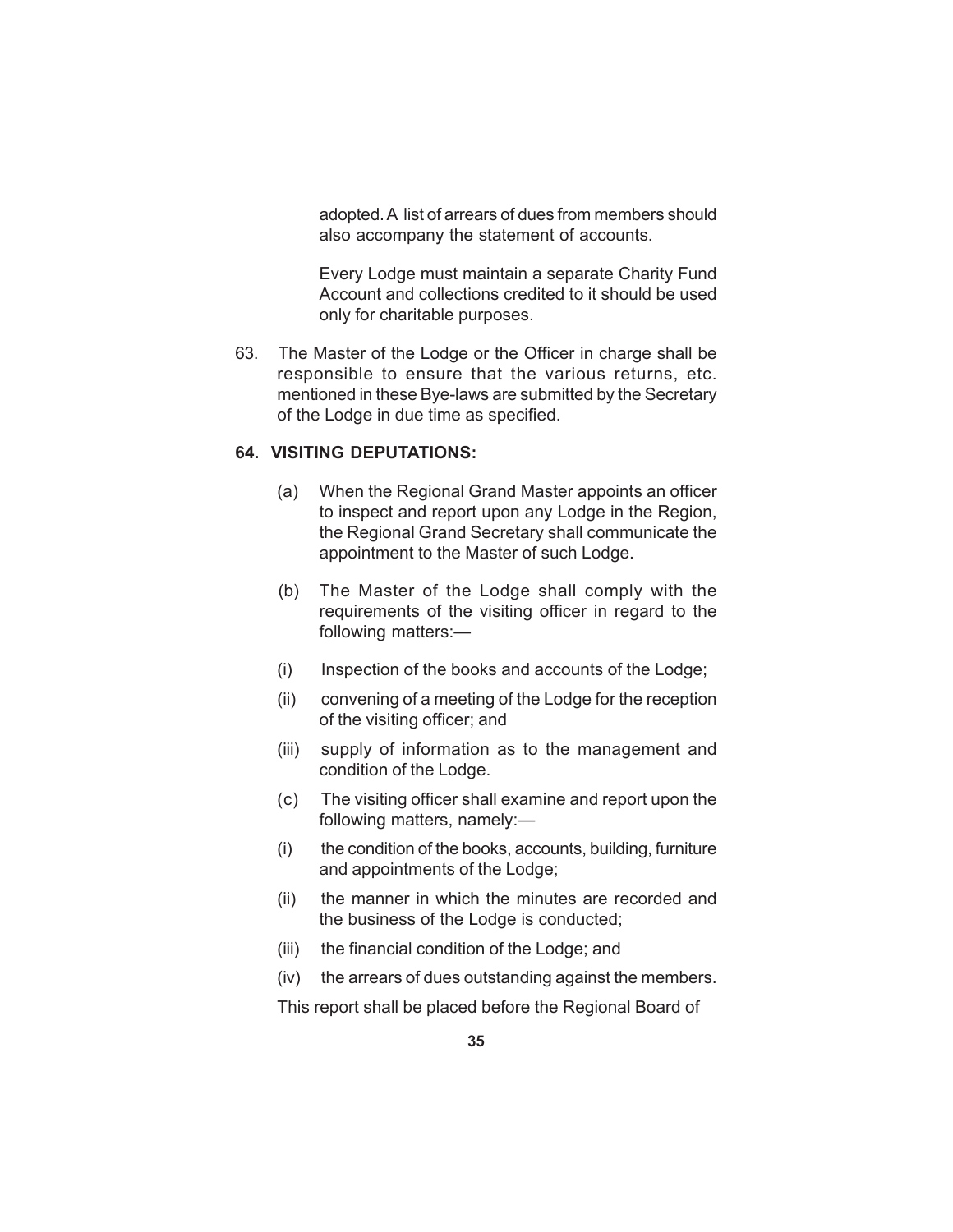General Purposes.

# **65. COMMUNICATIONS TO THE REGIONAL GRAND MASTER ETC:**

(i) No communication on any Masonic matter shall be made to the Regional Grand Master, except through the Regional Grand Secretary.

# **CORRESPONDENCE ETC:**

(ii) All communications from Masters or Lodges intended for submission to the Regional Grand Lodge, the Regional Board of General Purposes, or any Committee appointed by the Regional Grand Master or Regional Grand Lodge shall be in writing, shall be signed by the master of the Lodge or officer in charge and shall be addressed to the Regional Grand Secretary.

# **66. DISPUTES**

- (i) Should two or more Lodges in the Region fail to adjust any matter of dispute that may arise between them either amicably or by arbitration, the decision shall rest with the Regional Grand Master who may refer the matter to the Regional Board of General Purposes or a Special Committee for Consideration and report.
- (ii) Disputes in a Lodge which cannot be adjusted shall be referred to the Regional Grand Master for adjudication, who may refer the matter to the Regional Board of General Purposes or a special committee for consideration and report.
- (iii) Any member of a Lodge feeling aggrieved by any decision or action of his Lodge or Master may appeal against the decision or action to the Regional Grand Master. The appeal must be made in writing specifying the particular grievance complained of and the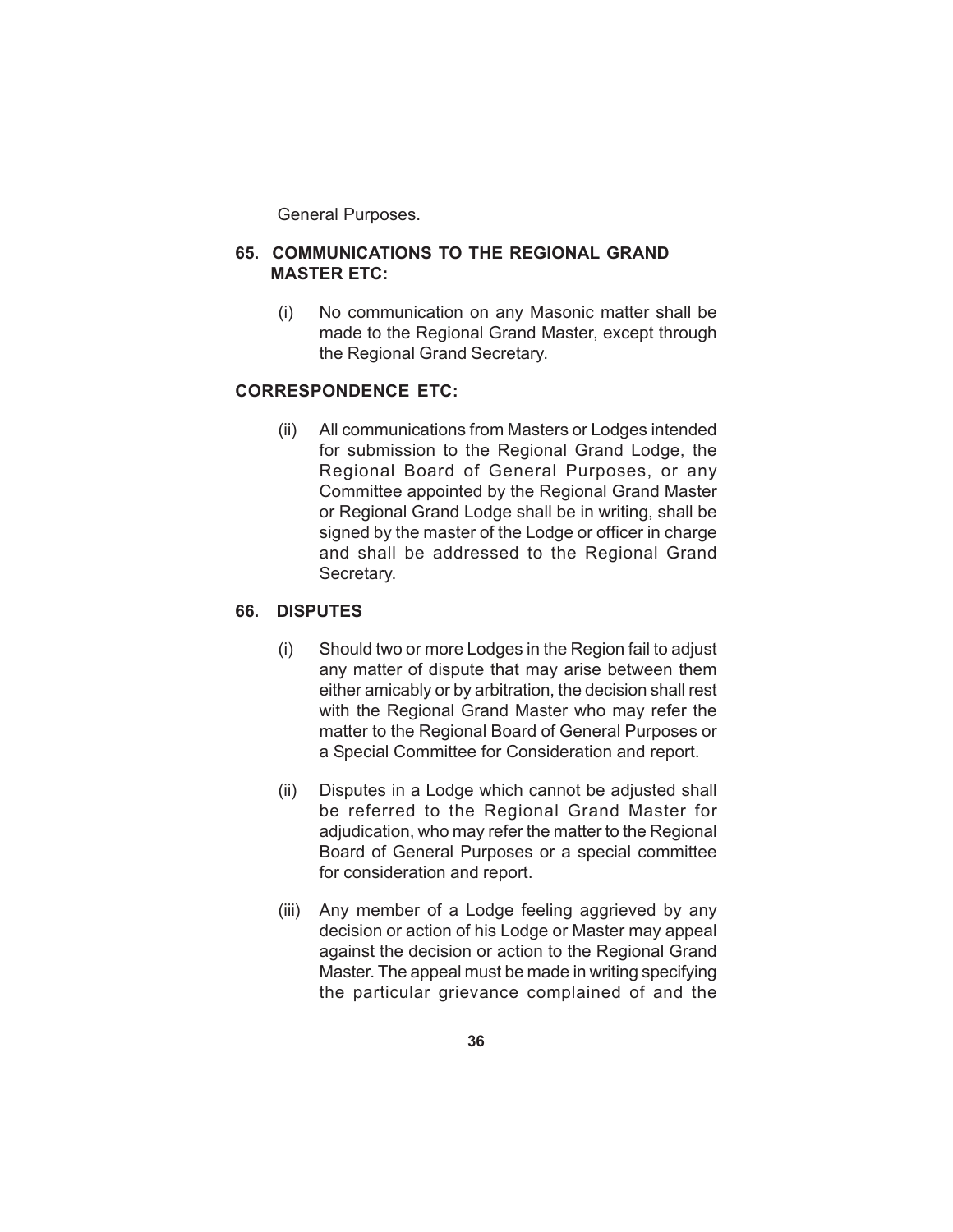transmitted together with all relevant documents to the Regional Grand Secretary within three months from the date of decision or act appealed against. The appellant shall at the same time submit a certificate and proof that duplicates of the appeal and documentary evidence, if any, have been sent to the Master of the lodge.

# **67. FEES AND DUES**

The Fees and Dues payable by Daughter Lodges to the Funds of Regional Grand Lodge shall be as follows:—

# **(a) Dues and Quarterage: Rs.** (i) Initiation (including Passing and Raising) 150.00 (ii) Joining from a Lodge under the Grand Lodge of India 100.00 (iii) Joining from a Constitution other than Indian 200.00 (iv) For each subscribing member during any part of a half-year, half yearly. 300.00 'This shall be allocated as follows:- (a) General Purposes Fund 200.00 (b) Fund of Benevolence 30.00 (c) Premises Fund 70.00 **(b) Registration Fees:** (i) Registering a New Lodge 2000.00 (i) (a) Founder's fee per member 200.00 (ii) Registering by-laws 300.00 (iii) Registering amendment to bye-laws 200.00 **(c) Dispensation Fees:** (i) To pass or raise within four weeks of previous degree 500.00 (ii) For a Brother to be Master of more than one Lodge in the Region at the same time 3000.00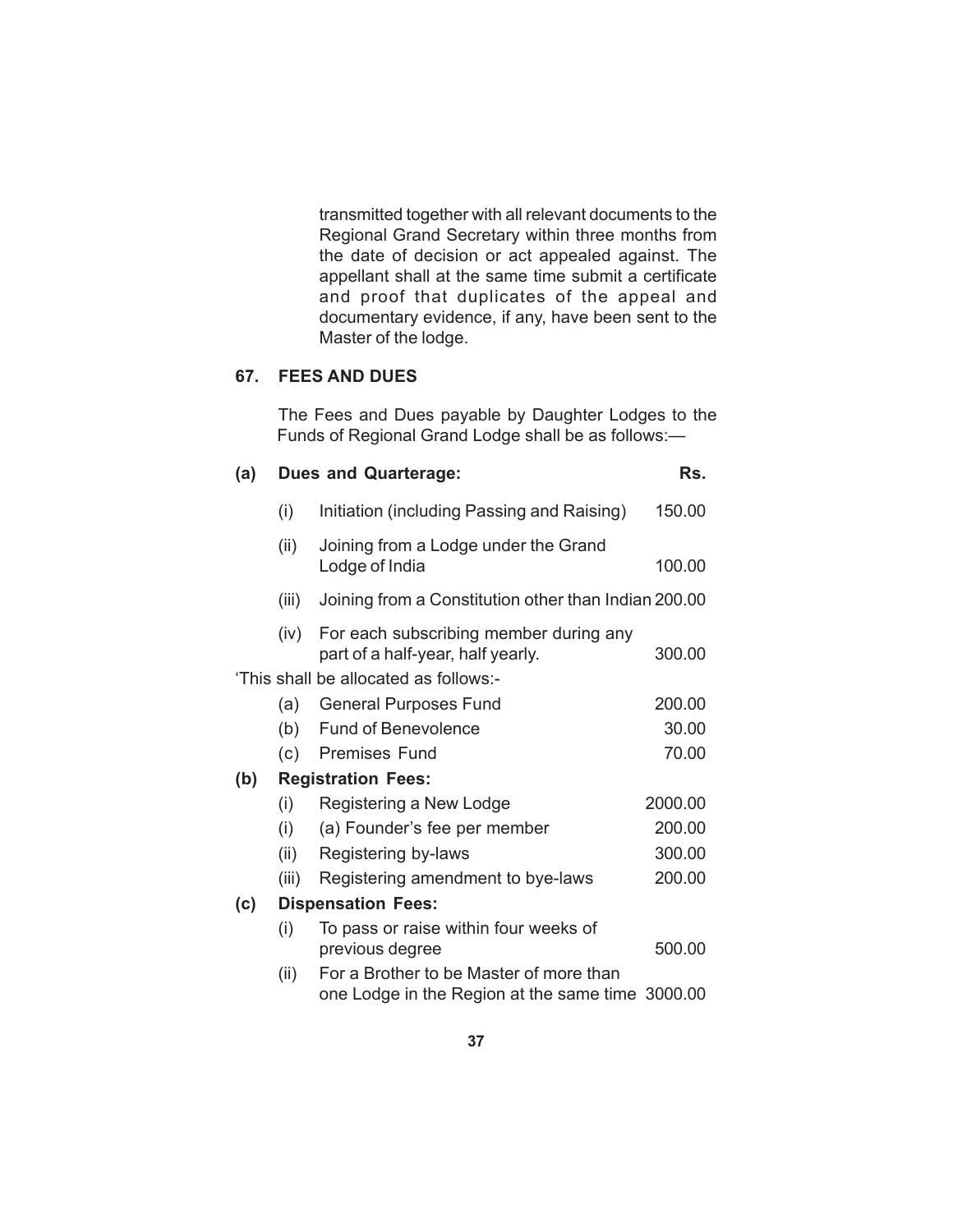| (iii) | To continue as Master of a Lodge for more<br>than two years in succession and                                    |         |  |  |
|-------|------------------------------------------------------------------------------------------------------------------|---------|--|--|
|       | W.M. 2 Lodges                                                                                                    | 3000.00 |  |  |
| (iv)  | To initiate, pass or raise more than two<br>persons in the same degree in one day,<br>for each additional person | 200.00  |  |  |
| (v)   | To hold the regular meeting of a Lodge<br>within fourteen days before or after the                               |         |  |  |
|       | date specified in the Lodge bye-laws                                                                             | 500.00  |  |  |
| (vi)  | For an emergency meeting                                                                                         | 500.00  |  |  |
| (vii) | To initiate a candidate (other than a lewis)<br>500.00<br>under 21 years of age.                                 |         |  |  |
|       | (viii) The hold a Lodge meeting at a place<br>other than that specified in Lodge bye-laws:                       |         |  |  |
|       | if in the same town<br>(a)                                                                                       | 300.00  |  |  |
|       | (b) if outside the town                                                                                          | 400.00  |  |  |
| (ix)  | To continue as Secretary of a                                                                                    |         |  |  |
|       | Lodge for one more year after completion<br>of three years continous term                                        | 1000.00 |  |  |
| (x)   | For any dispensation not specified herein                                                                        | 400.00  |  |  |

#### **Notes:**

- (i) Dispensation may be granted at the discretion of the Regional Grand Master. Except in an urgent or unforeseen case, applications for them stating the grounds on which they are based shall be made so as to reach the Regional Grand Secretary's office ten (10) days before the date on which they are required.
- (ii) These fee in special cases may be modified at the discretion of the Regional Grand Master.
- (iii) When a dispensation has been issued and is later not required, any fee which has been accepted therefore shall not be refunded.

# (d) **Printed Proceedings:**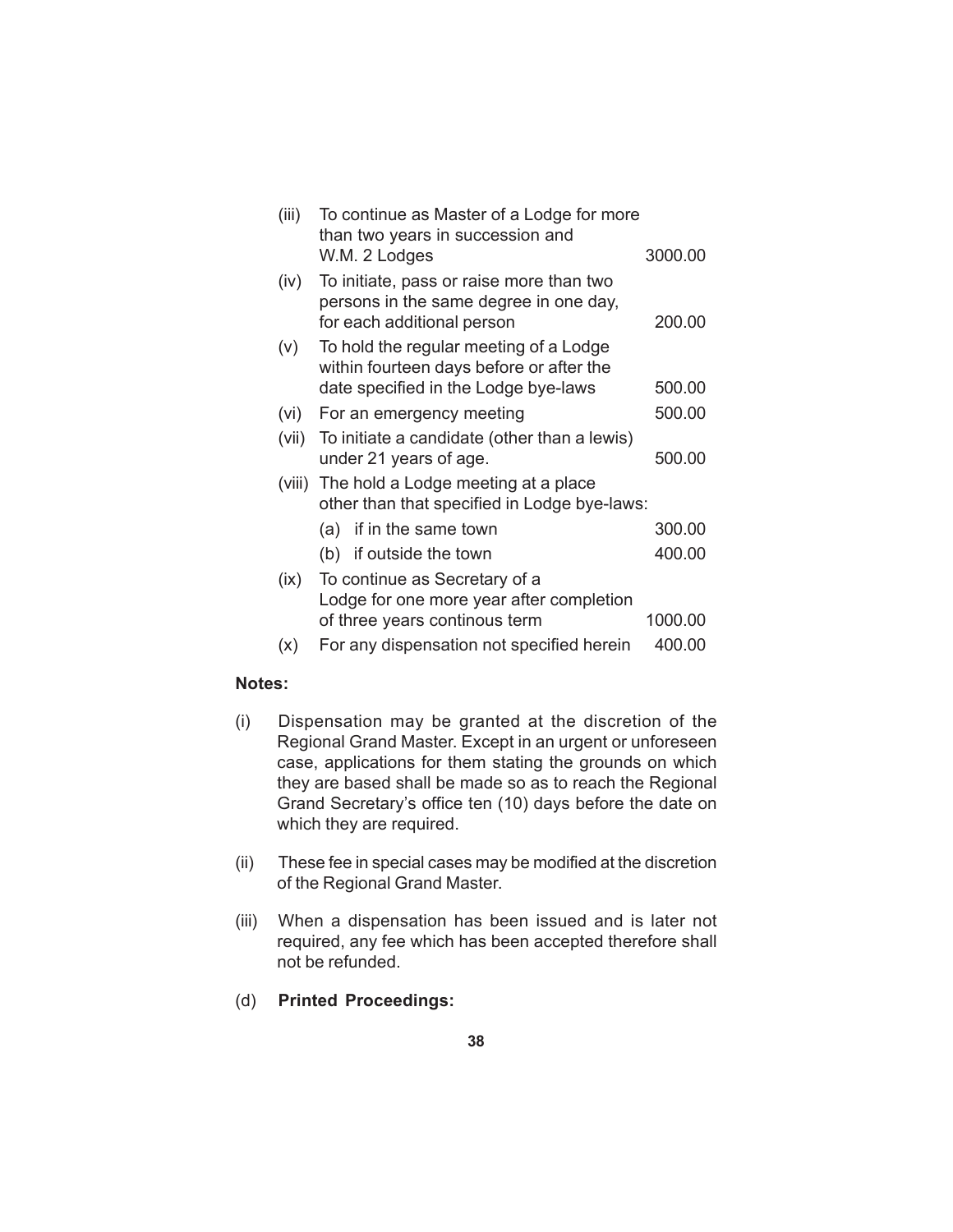| Subscription for printed proceedings, circulars |       |
|-------------------------------------------------|-------|
| and notices of Regional Grand Lodge,            |       |
| per annum.                                      | 15.00 |

#### **Note:**

This charge shall be made to Regional Grand officers. Any other brother borne on the books of a Lodge of the Region will be charged if he requires copies of the proceedings. Two copies of all proceedings will be supplied free to each daughter Lodge.

#### **68. BYE-LAWS**

No new Bye-Law, or alteration or abrogation of an existing Bye-Laws, shall become valid unless notice of motion is given and the motion passed at a meeting of the Regional Grand Lodge and then approved by the Regional Grand Master and the Grand Master as provided in the Constitutions.

#### **69. GENERAL:**

In any case for which the forgoing bye-laws do not provide, the laws and regulations contained in the Book of Constitutions of the Grand Lodge shall be binding.

- 70. (a) These bye-laws shall be read in conjunction with the Book of Constitutions of the Grand Lodge of India. Any amendments made in the Book of Constitutions which are applicable to Regional Grand Lodge of Northern India, will automatically form part of these bye-laws in so far they concern the Regional Grand Lodge of Northern India.
	- (b) Apart from the dispensation specified in bye-law 67, the Regional Grand Master will have the power to grant such dispensations as may be necessary in a given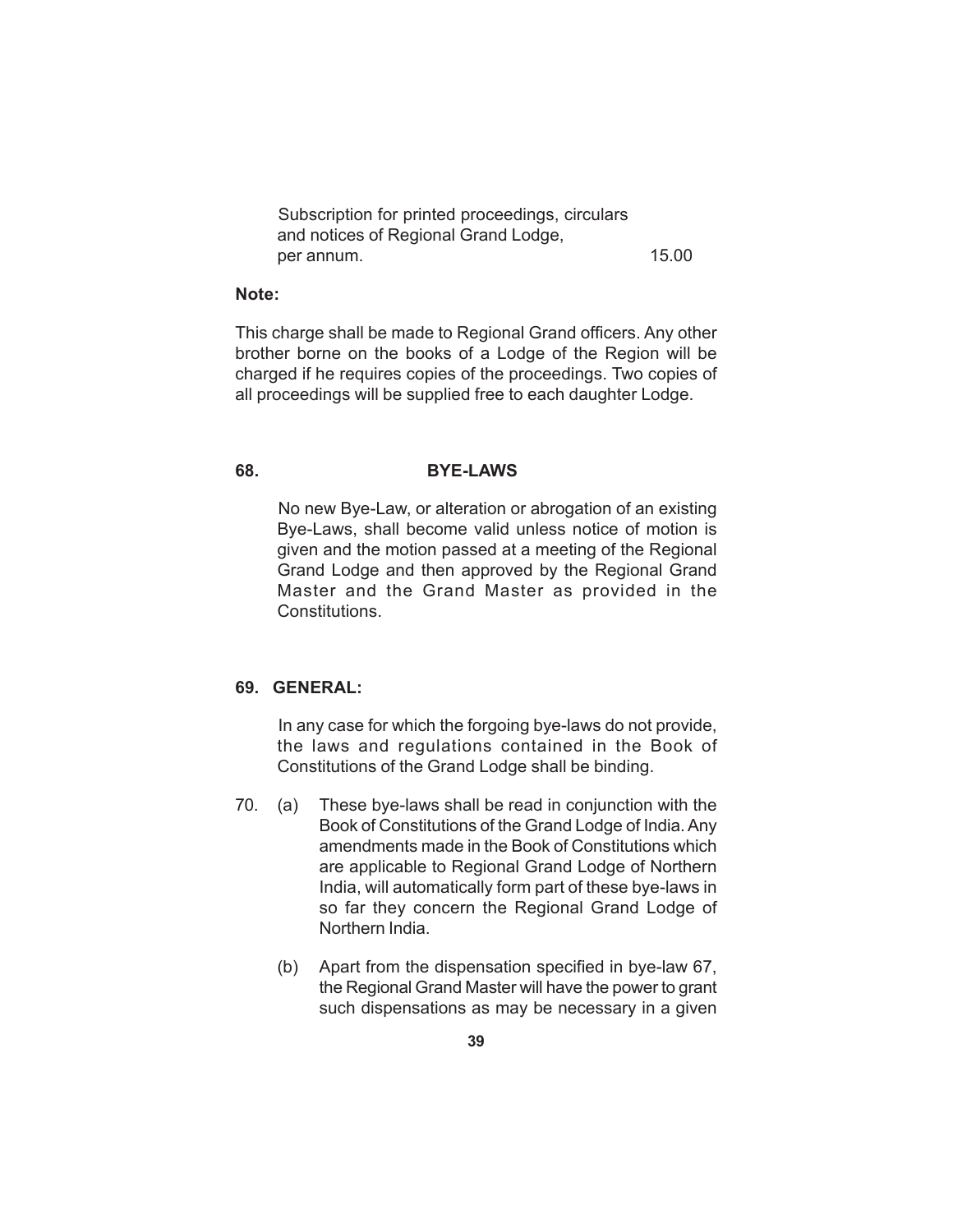set circumstances, provided the grant of such dispensations is in conformity with the rules and regulations framed by the Grand Lodge of India and in furtherance of good Governance of the Craft and furthering the aims and objects of our ancient institution.

71. A copy each of these bye-laws shall be supplied to each Lodge in the Regional and to each Regional Grand Officer on his first appointment to a Regional Grand Office on such payment as may be fixed from time to time by the R.W the Regional Grand Master. Copies shall also be supplied to other members of Regional Grand Lodge in the Region on payment.

Approved by R.W.The Regional Grand Master.

| New Delhi  | M.P.Dube                        |
|------------|---------------------------------|
| 27-11-1961 | <b>Regional Grand Secretary</b> |

Approved by M.W. the Grand Master.

New Delhi **P. M. Sundaram** 28-11-1961 Grand Secretary

Bye-laws amended on 26-2-1977 and approved by R.W.the Regional Grand Master on 21 -5-1977, and M.W. the Grand Master on 11 -6-1977

#### **H.P.Gupta**

Regional Grand Secretary

Bye-laws amended upto 31st July, 1984, approved by R.W. the Regional Grand Master and M.W. the Grand Master.

#### **Uma S. Mehrotra**

Regional Grand Secretary

Bye-laws amended upto 31st March, 1990, approved by R.W. the Regional Grand Master and M.W. the Grand Master.